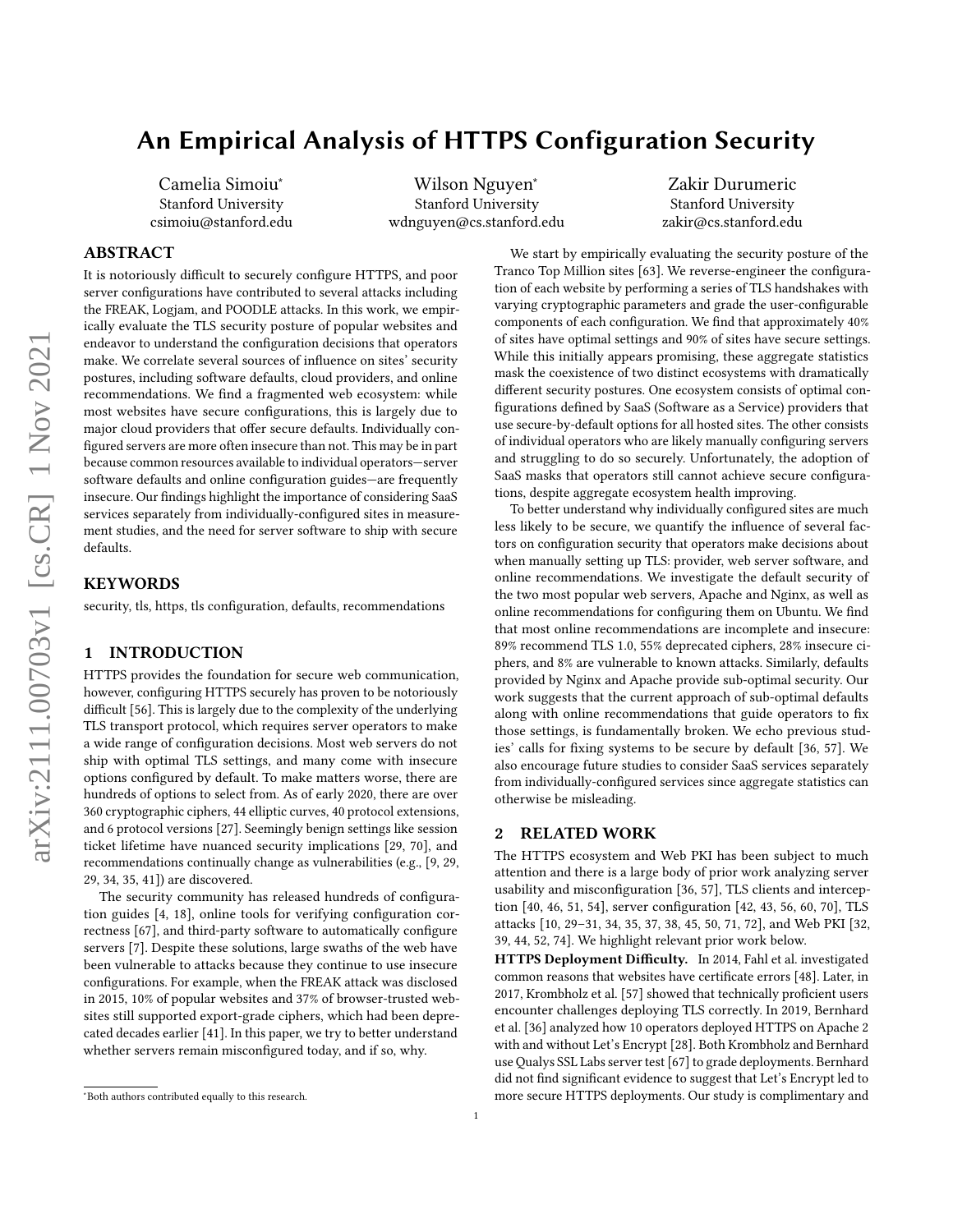focuses on real-world deployment difficulties rather than analyzing laboratory participants.

TLS Measurements. Felt et al. [\[49\]](#page-8-26) track the evolution of HTTPS adoption on the Web from 2016-2017 from both a user perspective (via aggregate user metrics from Google Chrome and Mozilla Firefox), as well as server support for HTTPS among top and long-tail websites. Kotzias et al. [\[56\]](#page-9-0) fingerprint TLS clients connecting to servers at several academic institutions in North America from 2012-2017 and document trends in support for cipher suites, protocol versions, and vulnerabilities over time. They similarly find a long tail in TLS deployment that suggests the demand for backwards compatibility. Their results provide insights into popular client configurations incoming into servers in a certain geographical area, such as browsers and OS-provided libraries, but provides limited visibility into the server ecosystem, which is the focus of our study. More recently, Holz et al. [\[53\]](#page-9-11) track the deployment of TLS 1.3 from 2017-2019–a small subset of our measurements. ICSI SSL Notary [\[33\]](#page-8-27) similarly provided high level statistics of TLS sessions from 10 participating organizations. SSL Pulse [\[65\]](#page-9-12) is a dashboard for monitoring the quality of TLS support over time across 150K HTTPS websites sample from the Alexa Top Million. For this subset of sites, they present the distribution of grades as well as support for a number of individual directives (e.g., protocol support, ciphers, key exchange strength, etc.) and the number of sites being vulnerable to various attacks (e.g., DROWN, ROBOT, POODLE, etc.) Most recently, Lee et al. investigate the spatial differences in TLS configurations and security of 7M domains hosted on content delivery networks (CDNs) and other web hosting services. They find that it is possible to redirect TLS handshake messages to weak TLS servers of which both the origin server and the client may not be aware of [\[59\]](#page-9-13).

While measuring the support for directives is helpful in assisting operators in understanding the deprecation of specific features, they do not provide insight into the higher level decisions made by operators (e.g., to keep system defaults, to follow recommendations, or to migrate to a cloud provider). Rather than focus on individual components Qualys' SSL Labs Test and SSL Pulse [\[65\]](#page-9-12) do, we consider a site's configuration as our unit of analysis. Our focus is on the various sources of influence on the security of the HTTPS ecosystem (defaults, providers, and online recommendations). While we analyze specific configuration choices in order to determine whether a server is set up securely, this is a first step in understanding how operators arrive at a configuration, rather than the end result of our analysis. As far as we are aware, no prior work has analyzed server operator decisions at scale or with this intent. As we will show, analyzing individual directives provides a misleading picture of the security posture of the HTTPS ecosystem, as it masks many notable differences among web server software and provider.

SSL Grading. Qualys' SSL Server Test [\[67\]](#page-9-2) provides numeric and letter grades for SSL servers. Qualys' scheme [\[64,](#page-9-14) [66\]](#page-9-15) grades sites on their protocol support, cipher suite support and strength, key exchange support and strength, and TLS vulnerabilities. Our grading scheme is based on SSL Lab's, but differs in a few ways. First, Qualys rates servers on their certificate and HTTP configuration in

addition to TLS configuration. We do not grade servers on these categories as our focus is on TLS directives that are user-configurable for servers like Nginx and Apache. Certificate values are not configured by server operators, and the introduction of the CA/Browser Forum Baseline Requirements has resulted in certificates being consistently issued by authorities [\[58\]](#page-9-16). Our grading schemes are comparable in leniency: Qualys' A+ and A grades roughly correspond with our A grade, their A and B grades with our Bs, their Cs and Ds with our Cs, and their Fs with our Fs.

# 3 BACKGROUND

TLS Handshake. In HTTPS, communication is encrypted using the Transport Layer Security (TLS) protocol [\[25\]](#page-8-28). TLS handshakes are initiated when the client sends a ClientHello message, which specifies the TLS version, cipher suites, and extensions that the client supports. Each cipher suite consists of four components: authentication algorithm, key exchange method, symmetric cipher, and message authentication code (MAC). The client may choose to list these cipher suites in its preferred order. The server replies to the client with a ServerHello message that contains the server's selection of TLS options (e.g., protocol version, cipher suite, extensions) from the client's presented list of support. For a more detailed reference, we refer the readers to RFC 5246.

Web Server Configuration. Server operators are faced with several decisions when configuring a web server. While some operators choose to host websites on cloud providers like Cloudflare, which leave a limited amount of configuration options for users, others use popular open source software such as Apache [\[2\]](#page-8-29), Nginx [\[19\]](#page-8-30), and Lighttpd [\[16\]](#page-8-31), which come equipped with a default configuration. Beyond acquiring and installing a certificate, operators often choose to manually configure the default settings, by enabling more secure features such as server cipher preference and disabling insecure ones like RC4 ciphers. Operators can draw on several sources for guidance in this process: official server specific documentation [\[8,](#page-8-32) [20\]](#page-8-33), online recommendations such as the Mozilla SSL Configuration Generator [\[18\]](#page-8-7), personal blogs by security experts, and automatic tools that configure servers [\[7\]](#page-8-8). Online tests such as SSL Labs' SSL Server Test [\[67\]](#page-9-2) provide a means of testing the security of TLS configurations and identifying security issues.

# 4 METHODOLOGY AND DATA COLLECTION

We start our analysis by collecting and grading the HTTPS configurations of the Tranco Top Million websites. In this section, we describe our HTTPS scanner and grading methodology. To note, we build a scanner instead of using SSL Labs' due to the scale of our study—we scan several million sites, which would not have been possible in a reasonable time frame using SSL Labs' API.

### 4.1 Defining a Configuration

We define a configuration in terms of the TLS options that are configurable in the four most common user-configurable web sites: Nginx, Apache, Lighttpd, and IIS. This includes TLS version, cipher suites, session ID resumption, extension session ticket, ticket lifetime hint, compression support, server cipher preference, Diffie-Hellman (DH) group size, and Diffie-Hellman group, but excludes library-controlled settings like TLS Heartbeat support. To avoid the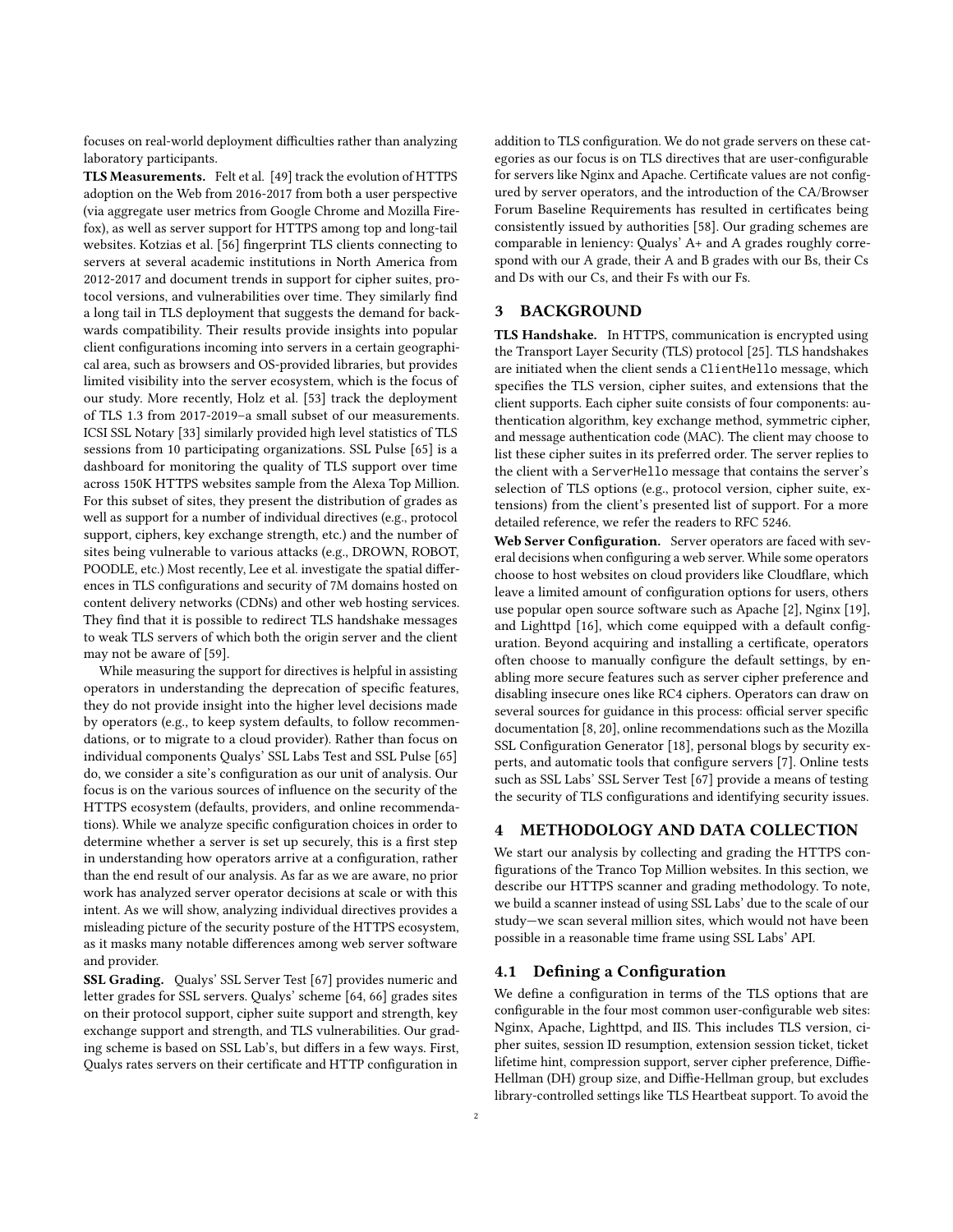exponential explosion of variable space and because cipher suites are typically introduced by cipher, we analyze cipher components (e.g., ECDHE, 3DES, RC4, MD5) rather than individual TLS cipher suites. All features are binary indicators, with the exception of DH group size and ticket lifetime hint, which we discretize.

### 4.2 Collecting Server Configurations

To collect configurations, we introduce a scanner that reverse engineers the HTTPS settings of websites by performing a series of HTTPS handshakes that present varying sets of cryptographic parameters. We detail the scanner and handshakes below:

HTTP(S) Support. We first attempt a TLS handshake that emulates a modern browser by offering TLS 1.2 support and the union of ciphers present in the recent versions of Chrome, Safari, Firefox, and Edge. $^1$  $^1$  If this handshake succeeds, we attempt an HTTP GET / over TLS. We exclude hosts that do not complete these two handshakes from our study as they would not be accessible to normal users. We also note the certificate signature algorithm to decide whether to offer ECDSA or RSA ciphers in future handshakes.

TLS Version. We check SSLv3–TLSv1.2 protocol support by iteratively sending TLS Client Hello messages that indicate support for progressively older TLS versions. For every message, we present the set of versions older than the server's last indicated support. For example, if a server selects TLSv1.1 in response to our TLS1.2 handshake, we would present TLSv1, and if successful, SSLv3. We offer commonly supported cipher suites and curves in each handshake. We test support for SSLv2 and TLSv1.3 separately because they use

different handshakes or mechanisms for indicating version support. Cipher Suite Support. We test support for DES, 3DES, RC4, IDEA, SEED, Camellia, ARIA, ChaCha, and AES symmetric ciphers, MD5, SHA-1, SHA-256, and SHA-384 MACs, and NULL or EXPORT components. We do not test for widespread support of PSK, SRP, ECCPWD, KRB, DSS, DH, or ECDH-based key exchange methods, MD2 MACs, or Anon signature algorithms, because we find that less than 0.1% of sites in the Tranco Top Million support these algo-rithms.<sup>[2](#page-2-1)</sup> To measure cipher suite support, we send a Client Hello that indicates support for all cipher suites compatible with the presented certificate (i.e., ECDSA or RSA) and iteratively remove the server selected cipher until the handshake fails. Although browsers typically present fewer than 30 cipher suites, we find that including 97 cipher suites (the maximum we offer in our first handshake) does not preclude any server from completing a handshake.

Extensions. We test support for TLS extensions by sending a single handshake that indicates support for the following extensions: server name, heartbeat, session ticket, ALPN, OCSP stapling, secure renegotiation, extended master secret, and signed certificate timestamp, and checking for selection in the Server Hello. If the server indicates support for heartbeat, we also test for the Heartbleed vulnerability.

TLS Compression. We attempt a handshake with TLS compression methods deflate and LZS [\[55\]](#page-9-17).

Session Resumption. We test support for session ID resumption and session tickets by sending two handshakes each, to establish and attempt to resume sessions.

We implemented our scanner in Go, using the ZCrypto TLS library [\[26\]](#page-8-34). We have released our scanner at [https://github.com/](https://github.com/stanford-esrg/tls-webserver-configuration-scanner) [stanford-esrg/tls-webserver-configuration-scanner](https://github.com/stanford-esrg/tls-webserver-configuration-scanner) under the Apache 2.0 license. In total, our algorithm completes 14–93 handshakes per server. The large range is primarily due to the large number of cipher suites that a server can theoretically support. On average, we perform 40–43 handshakes per site.

### 4.3 Grading Configurations

Inspired by Qualys' SSL Server Test [\[67\]](#page-9-2), we define a grading scheme to quantitatively compare the security provided by different configurations (see Section [2](#page-0-0) for a comparison between our algorithm with Qualys' SSL Server Test). We assign a grade of A (optimal), B (non-optimal but safe), C (weak, vulnerable to academic attacks), and F (severely broken, simple MITM possible) grades to websites. We grade sites based on 7 categories and assign the minimum score across the categories:

Protocol Support. To receive an A, sites must support TLSv1.2 or 1.3 and must not support SSLv2 or 3. Sites that support SSLv2 receive an F; sites that do not support TLSv1.2 or 1.3 receive a C.

Key Exchange. Sites must only support ECDHE key exchange for an A; sites must support a minimum 2048-bit DHE group or an uncommon 1024-bit group for a B. Sites with 768-bit DHE groups receive a C, and sites with smaller DHE groups receive an F.

Symmetric Ciphers & MAC Algorithm. To receive an A, sites must support AEAD ciphers, and not support any of: Camellia, ARIA, IDEA, SEED, RC4, or DES ciphers, MD5, NULL or EXPORT ciphers. For a B, sites must not support any of: RC4 or DES ciphers, MD5 MACs, NULL or EXPORT components. To receive a C, sites must not support DES ciphers or any NULL or EXPORT components. Otherwise, sites will receive an F for supporting DES ciphers or any NULL or EXPORT components.

Preferred Cipher. Sites must support server cipher preference and must prefer an AEAD cipher and Perfect Forward Secrecy (PFS) to receive an A. All other sites receive a B.

Compression. Sites that support TLS compression receive a C, otherwise, they receive an A.

Ticket Lifetimes. Sites with session ticket hints longer than a week receive a C; 1–7 days, B; and under 24 hours, A. While a session ticket hint can differ from the ticket lifetime, Springall et al. showed that they are nearly always the same in practice [\[70\]](#page-9-1).

Vulnerabilities. Sites vulnerable to CRIME[\[10\]](#page-8-15), POODLE[\[35\]](#page-8-4), or FREAK[\[71\]](#page-9-7) receive a C. Sites vulnerable to Heartbleed receive an F. Sites not vulnerable to any TLS attacks to receive an A.[3](#page-2-2)

# 4.4 Data Collection and Annotation

We analyze 1.16M websites that appeared in the Tranco Top Million [\[63\]](#page-9-3) in August 2019. We performed our scan between September 4–8, 2019 from 3 servers at Stanford University. We completed

<span id="page-2-0"></span><sup>&</sup>lt;sup>1</sup>We specifically use the TLS 1.2-compatible cipher suites specified by Chrome 65, Safari 13.0.1, Firefox 66, and Microsoft Edge 18.18363.

<span id="page-2-1"></span><sup>2</sup>Prior to doing our large-scale scan of Tranco and CT, we scanned Tranco for support of the comprehensive set of ciphers supported by IANA.

<span id="page-2-2"></span> $^3\rm{We}$  do not consider elliptic curve support in our definition of a configuration as there are no known curve-based vulnerabilities (despite downgrade attacks [\[73\]](#page-9-18)) and there have been bugs in Nginx related to curve selection, where even if specific curves are specified, they may not end up being used [\[61\]](#page-9-19) [\[62\]](#page-9-20).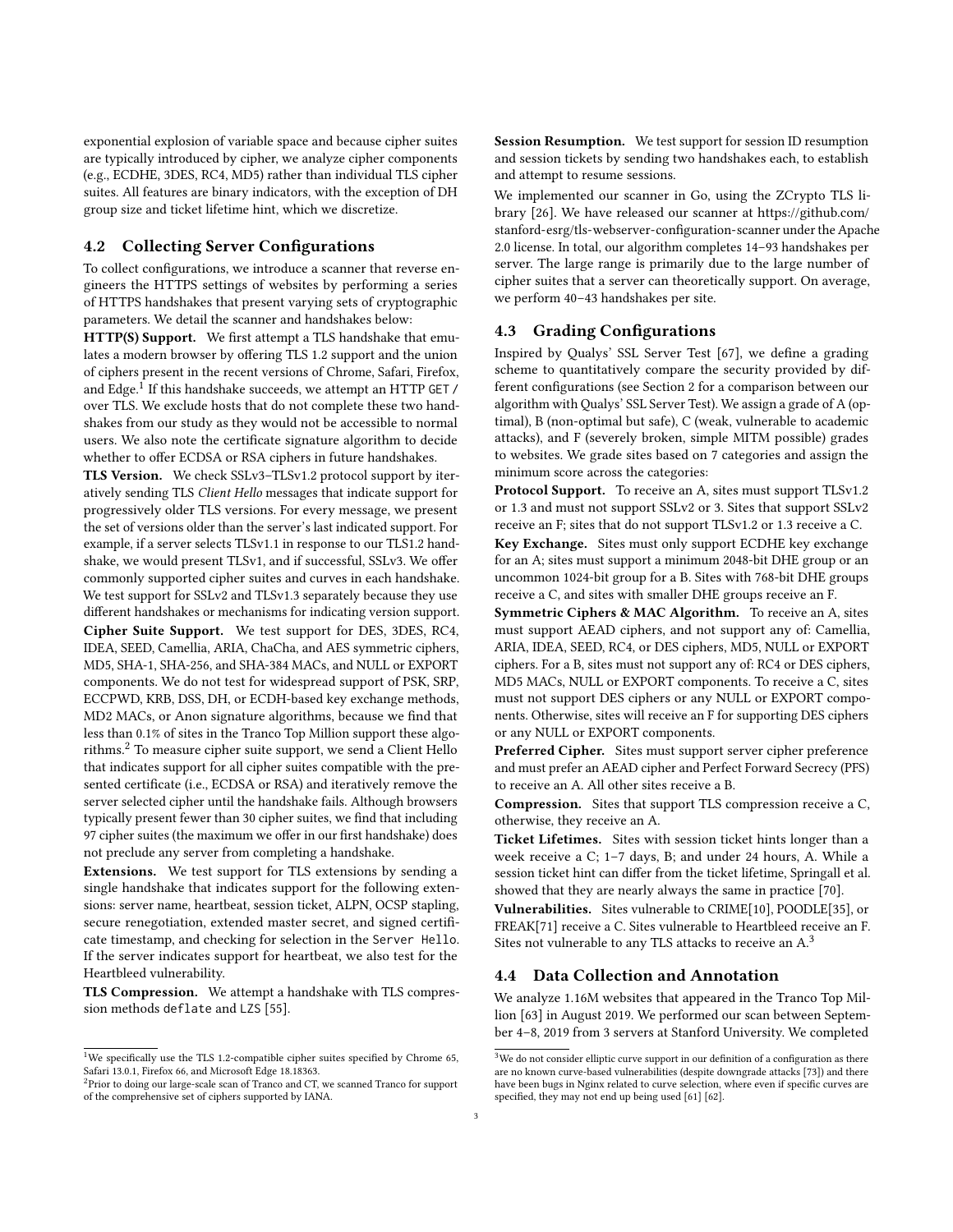<span id="page-3-1"></span>

Figure 1: CDF of site count by grade and ASN rank.— Cloudflare's dominance and its small set of A-grade configuration is responsible for approximately 50% of As, lifting the average grade for all sites.

handshakes over a 102 hour period and waited a random 0–2400 second period between each handshake in order to prevent overloading sites. Of the 1.16M candidate sites, we were able to resolve 1.06M names and successfully complete a TCP handshake on port 443 with 890K. Of those, 678K sites presented a browser-trusted certificate that matched the name on the website and responded to an HTTPS GET / request. In the event of a non-TLS related error, our scanner attempts another handshake before proceeding. This extra attempt accounts for potential network loss. We followed the best practices set forth by Durumeric et al. [\[47\]](#page-8-35), configuring the HTTP page on scan hosts to redirect to a website that explained our study. We received only one exclusion request.

We extract the server software from the HTTP Server header [\[24\]](#page-8-36) and use MaxMind GeoIP2 GeoLite [\[13\]](#page-8-37) to geolocate sites at the country-level. We identify Content Delivery Networks (CDNs) and Software as a Service (SaaS) providers from their Autonomous System (AS) number and name.

Finally, to understand whether different types of sites have differing security profiles, we map a random sample of 100K sites to the Alexa Top Sites  $[1]$  17 categories.<sup>[4](#page-3-0)</sup> We were able to successfully map approximately 67% of our sample to categories.

# 5 HTTPS ECOSYSTEM SECURITY

Across the 678K sites in our study, we find 7.7K unique configurations in over 16K ASes. The most popular configuration accounts for 14% of sites and belongs to Cloudflare. The long tail begins thereafter, with the next most popular configuration being adopted by only 3.3% of sites and hosted across 1,421 ASes. Nearly 90% of all sites have secure HTTPS settings (A or B). Nearly 40% receive an optimal A grade, 10% receive Cs, and only 1% Fs. While this initially appears very promising, the aggregate number masks notable

<span id="page-3-2"></span>

Figure 2: CDF of site count by grade and configuration rank.— Sites receiving As concentrate in higher-ranking configurations, whereas configurations that are less commonly used are more insecure.

differences in the distribution of grades across server software and provider, which we detail in the remainder of this section.

# 5.1 CDN Providers

A small number of CDNs and unique configurations account for the majority of secure sites (A or B grade). Ten ASes account for approximately 72% of sites with As and 38% of Bs; 100 ASes account for 86% of As and 67% of Bs. At first glance, this concentration may not appear surprising. Infrastructure providers host a large number of all sites. The top 10 and vast majority of the top 100 ASes belong to SaaS companies, cloud providers, and CDNs. Indeed nearly 73% of all websites—regardless of grade—are hosted in 100 ASes and 33% of sites are hosted in 10 ASes. However, as can be seen in Figure [1,](#page-3-1) sites with poor security do not see this concentration, and are widely spread across a large number of ASes: 100 ASes account for only 57% of Cs and 30% of Fs.

We investigate the sites in the top 100 ASes and find that in many cases, there is a single or small handful of configurations in popular SaaS/CDN/cloud networks that account for a significant fraction of sites. This suggests that providers exert influence on operators' choice of configuration options, whether it be via a default configuration, limiting configuration options, or providing clear recommendations that operators use in practice. Within the top ten ASes, the most popular configuration in each AS is used by a significant proportion of sites, and in each case, it is secure (i.e., receives either an A or B grade). At the extreme, a single Cloudflare configuration accounts for 52% of all sites in our study that receive an A grade. The top 100 configurations that receive an A grade account for 97% of all A websites. In contrast, the top 100 configurations that receive an F grade account for only 18% of sites with Fs.

In some cases, this is due to the provider offering their own SaaS service, even when the top configuration does not account for the majority of sites on the provider. For example, the most popular configuration in Amazon ASes belongs to Cloudfront, which offers

<span id="page-3-0"></span><sup>4</sup>We limit our analysis to 100K sites instead of the complete list due to resource constraints. Alexa Top Sites categorizes websites into the following categories: Adult, Arts, Business, Computers, Games, Health, Home, Kids and Teens, News, Recreation, Reference, Regional, Science, Shopping, Society, Sports, and World.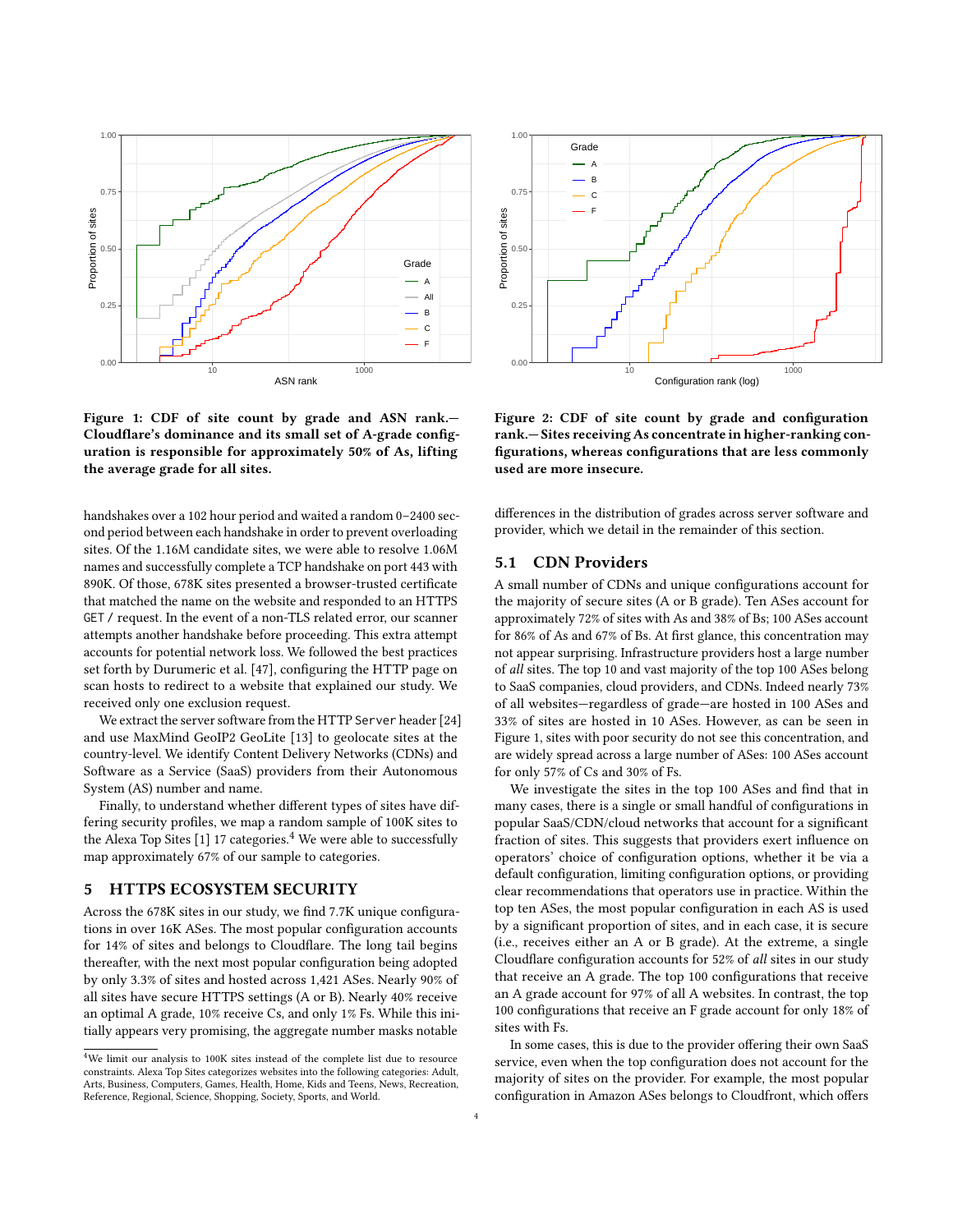<span id="page-4-0"></span>

Table 1: Primary reasons for grade downgrades—Primary factors contributing to downgrades from each grade to the next lower one. Each value represents the proportion of sites downgraded to each grade (from better grades) by reason.

clients six possible security policies to choose from [\[21\]](#page-8-39). The dominant configuration accounts for 14% of Amazon sites and 5.6% of all sites in Tranco. We also see evidence of smaller SaaS providers operating within the cloud providers. For example, Google's most dominant configuration is used in 39% of its sites and belongs to a hosted third-party provider, WP Engine [\[22,](#page-8-40) [23\]](#page-8-41). We empirically infer the default configurations for providers, and provide the five most popular configurations within each of the top 10 ASes in Tranco in Table [4.](#page-10-0) The default TLS settings are typically not advertised online and we found it intractable to create accounts for each provider, especially as each provider typically offers multiple plans, including enterprise policies. Some CDNs may provide more or less than five default configurations, however, as can be seen in Table [4,](#page-10-0) any defaults we have missed are only used by a small proportion of sites in the tail of the distribution and are thus less impactful on the ecosystem as a whole. We find that all of the dominant configurations are secure, receiving either an A or B grade.

While we cannot exactly quantify the improvement in security that SaaS providers are responsible for due to the tremendous number of providers globally, we observe an unambiguous positive contribution to improving the security of the overall HTTPS ecosystem from even the ten most popular. There is a clear disparity in the security profile for sites hosted on large, well-known SaaS providers versus individually-configured sites, which are likely manually configured servers by operators. We confirm this finding more generally by considering the top configurations independent of the AS they are in. A pairwise T-test with a Bonferroni adjustment for multiple comparisons confirms that configuration dominance (i.e., the proportion of sites that use a configuration) is correlated with grade: the unique configurations that receive higher grades are used by a larger number of sites than configurations that are insecure. Figure [2](#page-3-2) shows the complete distributions of configuration rank in terms of the proportion of sites using each configuration. At the other extreme, we find that for uniquely configured sites, the odds of the configuration being insecure (receiving a grade of C or F) is 1.30 times higher than being secure—57% versus 43% of uniquely configured sites are insecure. The same qualitative result holds even if we relax this threshold and consider configurations used in more than one site, although the effect is attenuated. For example if considering configurations used in at least 10 sites, the odds of having an insecure configuration is 1.09 times that of having a secure configuration.

### 5.2 Drivers of Insecurity

Next, we investigate the main reasons why sites are insecure, which are summarized in Table [1.](#page-4-0) Of sites that received a B, the primary reasons why servers were downgraded was a lack of cipher preference (12% of sites) and support for at least one suboptimal cipher (13%). Sites were downgraded to a C for key exchange (20% of sites used 1024 bit common DH parameters and are susceptible to Logjam) and support for ciphers (40% of sites supported RC4 and 32% supported MD5 MACs). To prevent a majority of downgrades to C, servers can generate fresh 2048 bit DH parameters with OpenSSL or use Mozilla's predefined ffdhe2048 parameter [\[18\]](#page-8-7) and remove support for RC4 and MD5 macs. Last, of sites that were downgraded to an F, 44% were downgraded due to support for SSLv2, 29% were downgraded due to a weak key exchange strength, 29% were downgraded due to supporting insecure ciphers (80–89% of these supported export grade ciphers, NULL cipher components, and DES ciphers), and 5% were due to having vulnerabilities (all sites receiving an F were vulnerable to Heartbleed, 90% supported compression and CBC ciphers). Patching Heartbleed requires an update of the cryptographic library. A comprehensive description of individual directive support is included in the Appendix. We caution that our analysis only captures a snapshot of the current state of the HTTPS ecosystem, and results may be volatile over time.

Of sites that were downgraded to B because of their cipher preference, 74% did not have server cipher preference and 56% first negotiated with non-AEAD ciphers. Of servers that were downgraded to B because of their cipher suite support, over 74–99% supported older, uncommon, and non-AEAD ciphers: ARIA, Camellia, SEED, or IDEA. This suggests that enabling server cipher preference and removing support for uncommon ciphers are simple changes that could upgrade servers to optimal security without affecting client compatibility. While we cannot confirm for certain whether an insecure site is left so intentionally, for example, in order to support legacy clients, previous work has documented the difficulties that operators face when configuring servers [\[36,](#page-8-9) [48,](#page-8-24) [57\]](#page-9-4), so it is likely that a significant portion, if not all, of these issues are attributable to configuration mistakes or are configurations that have become outdated over time. Further, many of the misconfigurations made do not improve compatibility with any version of mainstream browsers.

### 5.3 Ordinal model

To more quantitatively confirm our finding that cloud providers are primarily responsible for secure configurations, we model the relationship between server security and several variables related to the provider, server software, geographic location, site content, and site popularity in Tranco. For example, it could be that popular sites are more secure than unpopular ones, and popular sites use SaaS providers. We exclude Cloudflare sites as there are few configuration choices left to the user and little variance in the grade—virtually all sites obtain an A.

We treat the set of sites measured as a random sample of the most popular sites. We fit a generalized ordered logistic regression model using R's oglmx package [\[11\]](#page-8-42) to understand the relationship between a server's grade and several variables related to the server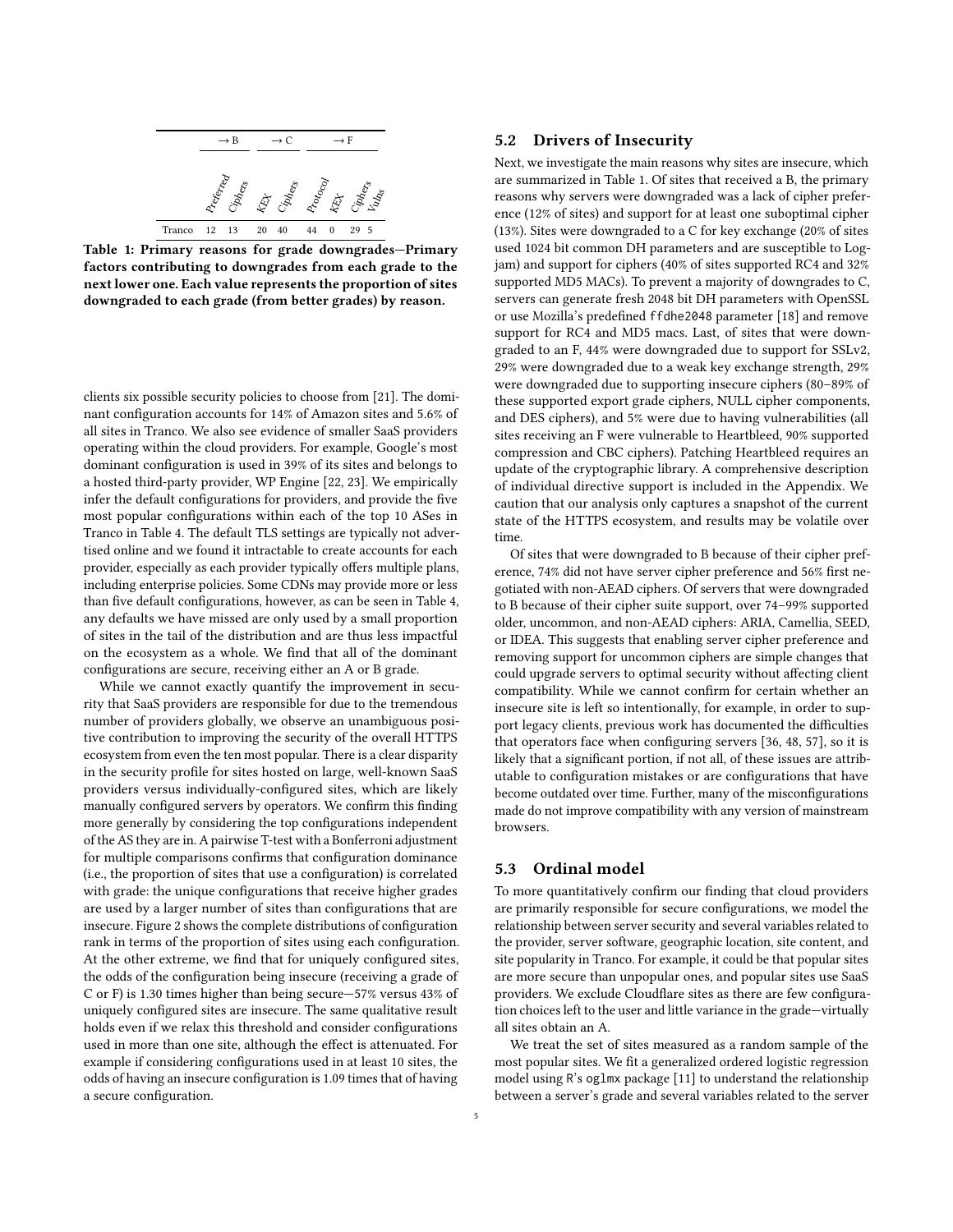|             | F/C  | B    | A    |      | F/C  | B    | А    |
|-------------|------|------|------|------|------|------|------|
| Nginx       | 0.94 | 0.99 | 1.07 | .org | 0.99 | 1.00 | 1.01 |
| ΠS          | 1.10 | 1.01 | 0.90 | .net | 1.01 | 1.00 | 0.99 |
| Litespeed   | 0.73 | 0.81 | 1.71 | .de  | 0.98 | 1.00 | 1.03 |
| OpenResty   | 0.88 | 0.95 | 1.20 | .uk  | 0.99 | 1.00 | 1.02 |
| CPanel      | 1.10 | 1.00 | 0.90 | .jp  | 1.05 | 1.01 | 0.94 |
| BigIP       | 0.87 | 0.95 | 1.20 | .ae  | 1.02 | 1.00 | 0.98 |
| Cloudfront  | 0.72 | 0.79 | 1.77 | .au  | 0.97 | 0.99 | 1.03 |
| Varnish     | 0.83 | 0.92 | 1.32 | .ir  | 1.03 | 1.00 | 0.97 |
| <b>ATS</b>  | 0.92 | 0.98 | 1.11 | .it  | 1.03 | 1.00 | 0.97 |
| AWSelb/2.0  | 0.73 | 0.79 | 1.72 | .co  | 0.97 | 0.99 | 1.04 |
| SquareSpace | 0.98 | 1.00 | 1.03 | .ua  | 0.96 | 0.99 | 1.05 |
| Akamai      | 0.75 | 0.82 | 1.64 | .io  | 0.94 | 0.98 | 1.09 |
| GHS         | 0.97 | 0.99 | 1.03 | .es  | 1.02 | 1.00 | 0.98 |
| Other       | 0.87 | 0.96 | 1.20 | .vn  | 1.05 | 1.01 | 0.95 |
|             |      |      |      |      |      |      |      |

Table 2: Marginal effect sizes in terms of odds for ordinal logistic regression. Only significant predictors, with an absolute effect size greater than 1% are shown. The baseline categories for server is Apache, and ".com". All coefficient are significant at the 0.05 confidence level.

software, geographic location, site content, and site popularity in Tranco. As is usual in these contexts, we assume that, underlying the observed discrete grade categories of a site i,  $Y_i$ , there is a continuous latent variable  $\tilde{Y}_i$  that captures the security posture of a site. We assume that the mean of the underlying latent variable may be modeled as a linear combination of explanatory variables:

$$
\tilde{Y}_i = \beta_0 + \beta_{server} s_i + \beta_{tld} t_i + \beta_{median} m_i + \beta_{sd} d_i + \epsilon_i \tag{1}
$$

where  $\beta_0$  is an intercept term,  $s_i$  represents the server software,  $t_i$  represents the top level domain of the site;  $m_i$  and  $d_i$  represent the median and standard deviation of the site rank across the one month period, respectively; and  $\epsilon_i$  is a mean zero error assumed to be logistically distributed across observations.

We find that server software and TLDs (especially country-level TLDs) are highly correlated with grade, while the other covariates have minimal effect. Microsoft-IIS and CPanel in particular stand out. The odds of obtaining a high grade decrease, from 1.10 times greater for a F/C, to 0.88 lower for an A. There is some evidence that top level domain and geographical location of the site matters. Sites with Japanese and Vietnamese TLDs are more likely to obtain a low grade. The odds of obtaining an F/C is 1.05 times higher for Japan and Vietnam, and the odds of obtaining an A is 0.94 lower for Japan, and 0.95 lower for Vietnam. In contrast, sites with .io, .co, and .ua are more likely to get an A, with odds of 1.09, 1.05, and 1.04 respectively. The popularity of the site does not seem to matter. The median rank was not found to be significant, and the effect sizes for standard deviation of rank were small, even when significant. In contrast, sites hosted on LiteSpeed, BigIP, Varnish, as well as several cloud providers: Amazon CloudFront, AWS elb/2.0, and Akamai increase the odds of obtaining an A. The effects are large and significant. For example, the odds of obtaining an A (as opposed to a lower grade) is 1.77 times higher for a site hosted on Cloudfront, than for one one hosted on Apache. The complete model output including significance results are given in Table [6.](#page-12-0)

### 5.4 Ubuntu Defaults

To better understand why so many individually configured sites receive B, C, and F grades, we investigate the default settings and online recommendation guides for the two most popular web servers, Apache and Nginx. Together, Apache and Nginx account for 70% of non-Cloudflare Tranco sites. We primarily investigate Ubuntu defaults as Ubuntu is the most commonly identifiable OS, accounting for 48% of sites that identify an OS in their server string in Tranco. [5](#page-5-0) . To identify default Ubuntu settings, we installed the last four Ubuntu LTS releases (12.04–18.04) with all compatible combinations of packaged OpenSSL (1.0.1–1.1.1) and Nginx (1.1.19–1.14.0) or Apache (2.2.22–2.4.29) packages. In total, we analyze 2,069 combinations and extract 11 unique configurations (Table [3\)](#page-6-0) consistent with our definition of a configuration.

We find that no default receives an A grade; the majority (5/11) receive a B.[6](#page-5-1) All Ubuntu defaults support TLS 1.0–1.2, session tickets valid for 300 seconds, AES-128, AES-256, and AES-GCM ciphers, AEAD, CBC, Camellia and ARIA ciphers, RSA key exchange, as well as SHA-1 MACs. Five defaults on older Ubuntu versions support SSL 3.0 and two on the most recent version (18.04) support TLS 1.3. Two Apache on Ubuntu configurations support RC4 and three support 3DES ciphers; no defaults support DES or IDEA ciphers, MD5 MACs, or NULL or EXPORT components. We note that default security has improved over time, with the most recent versions obtaining B-grades. Nevertheless—they still lag behind cloud providers and servers that offer secure TLS settings by default like Caddy [\[5\]](#page-8-43) of which 99% of sites receive an A grade.

Both Nginx and Apache on Ubuntu fall short of an A because they support uncommon ciphers (e.g., CAMELLIA). Additionally, Apache configurations are capped at a B because they do not have server cipher preference. Encouragingly, the latest versions of Apache on 18.04 have TLSv1.3 support by default. Nginx on 18.04 has intermittent support for TLSv1.3. Only a small number of sites in Tranco use these exact default values—1.7% of sites. Of sites that identify as using Nginx, 1.8% support an Nginx default; of sites that identify as using Apache, 4% support an Apache default. It is unclear why operators change settings that do not improve site security. It may be a misguided attempt to improve security, or an attempt to fix unrelated problems.

The Ubuntu configurations of Nginx and Apache differ in several ways. Nginx on Ubuntu by default has server cipher preference in 16.04 onward. We note that this is a Ubuntu specific choice rather than an Nginx default [\[17\]](#page-8-44), which has server cipher preference turned off. Other OSes such as Fedora [\[12\]](#page-8-45) and Centos [\[6\]](#page-8-46) do not set server cipher preference. Apache on Ubuntu does not use server preference in its defaults [\[3\]](#page-8-47). Additionally, Apache on Ubuntu by default supports session ID resumption [\[3\]](#page-8-47) whereas Nginx on Ubuntu does not [\[17\]](#page-8-44). Starting with version 18.04, Nginx on Ubuntu also removed support for finite-field-based Diffie-Hellman key exchange.

<span id="page-5-1"></span><span id="page-5-0"></span> $^{5}\mathrm{We}$  are able to identify the OS from the server string on only 10% of sites in Tranco  $6A$  server supports a TLS feature by default if: (1) the server software implements the feature, (2) the feature is enabled through compilation, and (3) the feature is turned on in the configuration file.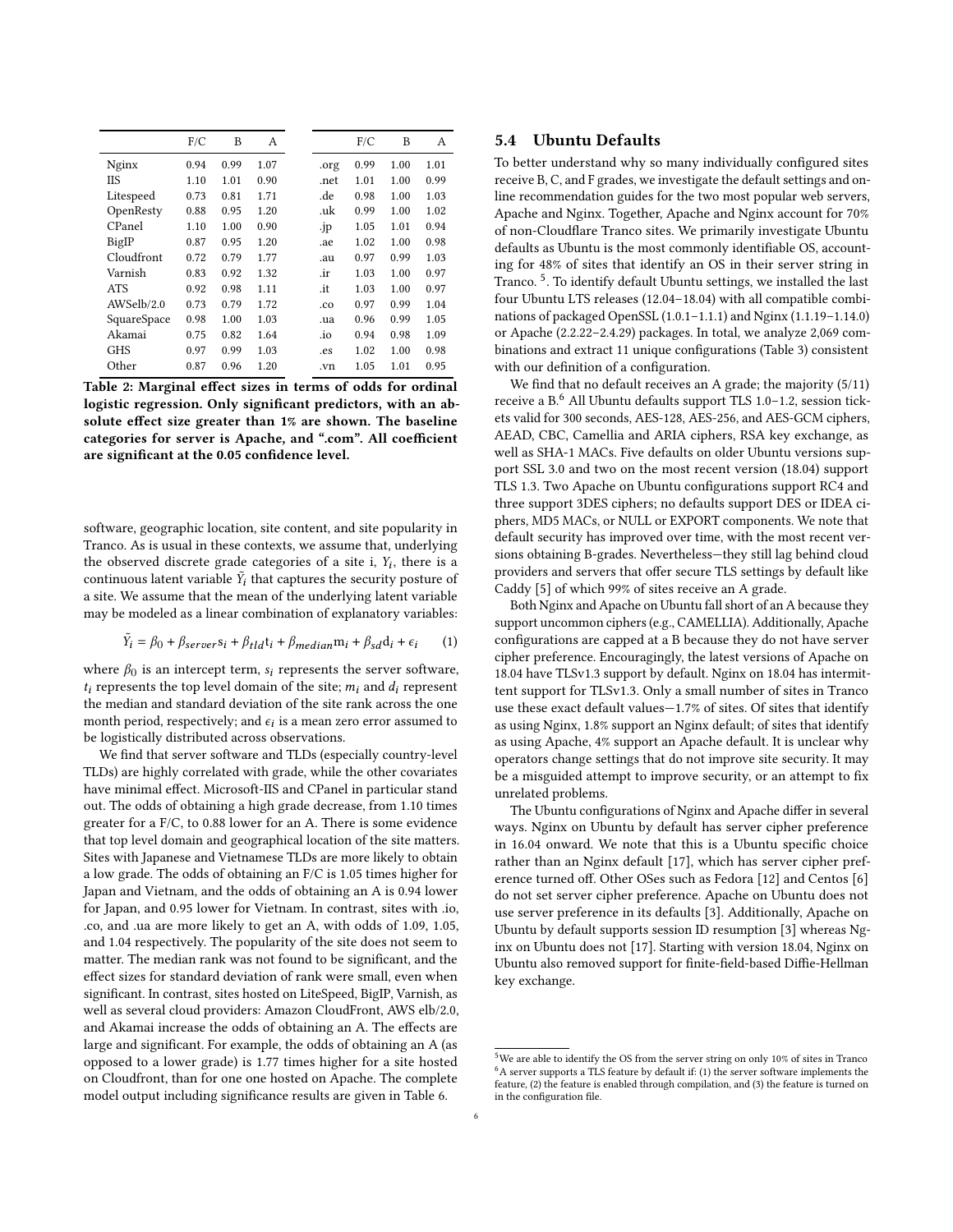<span id="page-6-0"></span>

| Serber                                 | Ubuntu ver<br>OpenSSL                        | Grade        | E Trap         | $\delta z_{k,\chi}$ | $\delta g_{\nu_{Y_{\epsilon_{2}}}}$ | $\delta \mathbf{\hat{y}}_{k_{\mathcal{I},j}}$ | $\delta p_{\chi_{b_{\chi_{0}}}}$ | $\mathcal{S}_{\mathcal{X}_{\mathcal{V}_{\mathcal{Z}_{\mathcal{O}}}}}$ | SSL 20 | Serber, | Session D | Session | Ticket<br>$\mathcal{R}^{\mathcal{C}}_{\mathcal{C}}$ | <b>DES</b> | Export | ARA<br>Canellia | $\mathbb{A}^{\mathbb{F}}$ | <b>RARAN</b> | <b>RASCE</b> | N Croop | RE-DATE | <b>REEQUATE</b> | REARCA |                   | $\mathcal{L}^2_{\mathcal{S}}$ |  |
|----------------------------------------|----------------------------------------------|--------------|----------------|---------------------|-------------------------------------|-----------------------------------------------|----------------------------------|-----------------------------------------------------------------------|--------|---------|-----------|---------|-----------------------------------------------------|------------|--------|-----------------|---------------------------|--------------|--------------|---------|---------|-----------------|--------|-------------------|-------------------------------|--|
| Nginx                                  | 14.04 1.0.1f C                               |              |                | $\circ$             |                                     |                                               |                                  |                                                                       |        |         |           |         |                                                     |            |        |                 |                           |              |              | 1024    |         |                 |        | $\circ$ $\bullet$ |                               |  |
| $\boldsymbol{\mathrm{N}g\mathrm{inx}}$ | 16.04 1.0.2g C                               |              | 28             | $\circ$             |                                     |                                               |                                  |                                                                       |        |         |           |         |                                                     |            |        |                 |                           |              |              | 1024    |         |                 |        |                   |                               |  |
| Nginx                                  | 18.04 $1.1.0g^2$ B                           |              | $\mathbf{0}$   | $\circ$             |                                     |                                               |                                  |                                                                       |        |         |           |         |                                                     |            |        |                 |                           |              |              |         |         |                 |        |                   |                               |  |
| Nginx                                  | 18.04 $1.1.0g^2$ B                           |              | $\Omega$       |                     |                                     |                                               |                                  |                                                                       |        |         |           |         |                                                     |            |        |                 |                           |              |              |         |         |                 |        | $\circ$ $\bullet$ |                               |  |
| Apache                                 | 12.04 1.0.1                                  | $\mathbf{F}$ |                |                     |                                     |                                               |                                  |                                                                       |        |         |           |         |                                                     |            |        |                 |                           |              |              | 1024    |         |                 |        |                   |                               |  |
|                                        | Apache 12.04 <sup>1</sup> 1.0.1 <sup>3</sup> | C/F          | 24             | $\circ$             |                                     |                                               |                                  |                                                                       |        | C       |           |         |                                                     |            |        |                 |                           |              |              | 2048    |         |                 |        |                   |                               |  |
|                                        | Apache 14.04 1.0.1f C                        |              |                | $\circ$             |                                     |                                               |                                  |                                                                       |        |         |           |         |                                                     |            |        |                 |                           |              |              | 2048    |         |                 |        |                   |                               |  |
| Apache                                 | 16.04 1.0.2g B                               |              | 78             | $\circ$             |                                     |                                               |                                  |                                                                       |        |         |           |         |                                                     |            |        |                 |                           |              |              | 2048    |         |                 |        |                   |                               |  |
|                                        | Apache 18.04 1.1.0g <sup>2</sup> B           |              | 15             | $\circ$             |                                     |                                               |                                  |                                                                       |        | $\circ$ |           |         |                                                     |            |        |                 |                           |              |              | 2048    |         |                 |        |                   |                               |  |
|                                        | Apache 18.04 1.1.0g <sup>2</sup> B           |              | $\overline{4}$ |                     |                                     |                                               |                                  |                                                                       |        |         |           |         |                                                     |            |        |                 |                           |              |              | 2048    |         |                 |        |                   |                               |  |

Table 3: Default configurations for Ubuntu and OpenSSL on Nginx and Apache. A circle represents support, an empty circle indicates no support. Values represent the proportion of domains supporting each default out of the subset of sites running Ubuntu and each server in Tranco and CT (n=15K Apache and n=9.6K Nginx in Tranco; n=13K Apache and n=9.4K Nginx in CT). Several defaults had multiple server types as indicated by the footnotes: [1] includes Ubuntu versions 12.04, 14.04; [2] includes OpenSSL versions 1.1.0g, 1.1.1; [3] includes OpenSSL versions 1.0.1, 1.0.1f.

### 5.5 Online Recommendations

With only a fraction of sites matching defaults and with defaults receiving Bs or lower, we turn our attention to HTTPS configuration guides to understand how operators try to securely configure sites. We collect a sample of likely-found recommendations by having four researchers independently compile a list of relevant search terms for Nginx and Apache, and then analyze the configuration guides from the first three pages of Google results for each search. In total, the team generated 16 unique search terms for Nginx and 9 for Apache e.g., "secure SSL configuration apache", "secure nginx ssl settings".). In cases where websites recommended multiple configurations (e.g., for modern and legacy, or wide compatibility), we extracted all recommendations. To ensure our results are not biased towards English recommendations, we also searched for Nginx TLS recommendations in the next top three languages (after English): German, Russian, and French. These languages correspond to the countries where the highest number of non-Cloudflare sites geolocated. We performed our searches over ExpressVPN using the country-specific Google search engine for each. Another concern is that the exact recommendations on each site may have changed over time and what we observe today may not be reflective of what server operators may have seen when they were setting up web servers, potentially several years ago. For this reason, we also compiled a list of historical recommendations. Specifically, we selected a random sample of 50 unique URLs for which we inspected historical snapshots from WayBack Machine [\[14\]](#page-8-48)—a free online service that stores snapshots of websites over time.

In total, we collected 1,162 search results, from which we extracted 466 unique recommendation sites, including 57 URLs in French, 76 URLs in German, and 58 URLs in Russian. About 40% of sites do not contain a recommendation. These sites tend to be websites related to SSL configurations but do not contain a specific, ready-to-use recommendation. For example, a large number of sites

cover topics related to installing SSL certificate or setting up an SSL proxy. Usable recommendations typically specify a handful of settings (e.g., version, ciphers, and server cipher preference), but most do not account for all configurable options. About 26% of recommendations are from commercial sites (e.g., official documentation and cloud tutorials), 63% are blogs (73% of which are personal and 27% corporate), and 12% are forum posts on sites like Stack Overflow. The highest ranked URLs tend to be official sources. The SSL Mozilla configuration generator and an official Nginx documentation page show up most frequently in search results, followed by posts from TechRepublic, DigitalOcean, CyberCiti, Apache, Linode, TechMint, and GeekFlare. The first non-official URL is "haydenjames.io", which appears in results from 6 of the 38 search terms.

Measuring which websites follow a specific recommendation is complicated by the fact that applying recommendations to different versions of Apache, Nginx, and OpenSSL can lead to different TLS feature support. First, different versions of OpenSSL support different TLS versions, cipher suites, and extensions. Second, recommendations of SSL protocol versions and ciphers are often stated in terms of exclusions (e.g., All -SSLv2) and components (e.g., ECDHE+AESGCM). For this reason, we check consistency with recommendations and check for support of allowed or disallowed options and cipher components instead of the exact cipher strings. For example, given the recommendation ECDHE+AESGCM:!RC4, a configuration would be consistent with it if at least one ECDHE+AESGCM cipher suite is supported, no non-ECDHE+AESGCM cipher suite is supported, including no RC4 cipher suites. We thus offer an upper bound estimate on the number of sites that follow a recommendation. We limit our analysis to non-Cloudflare sites hosted on Apache and Nginx. We find that 4% of Apache sites and 20% of Nginx sites in Tranco are consistent with a recommendation. Of sites that identify themselves as running on Ubuntu, 18% of Apache sites are consistent with a recommendation and 7.3% of Nginx sites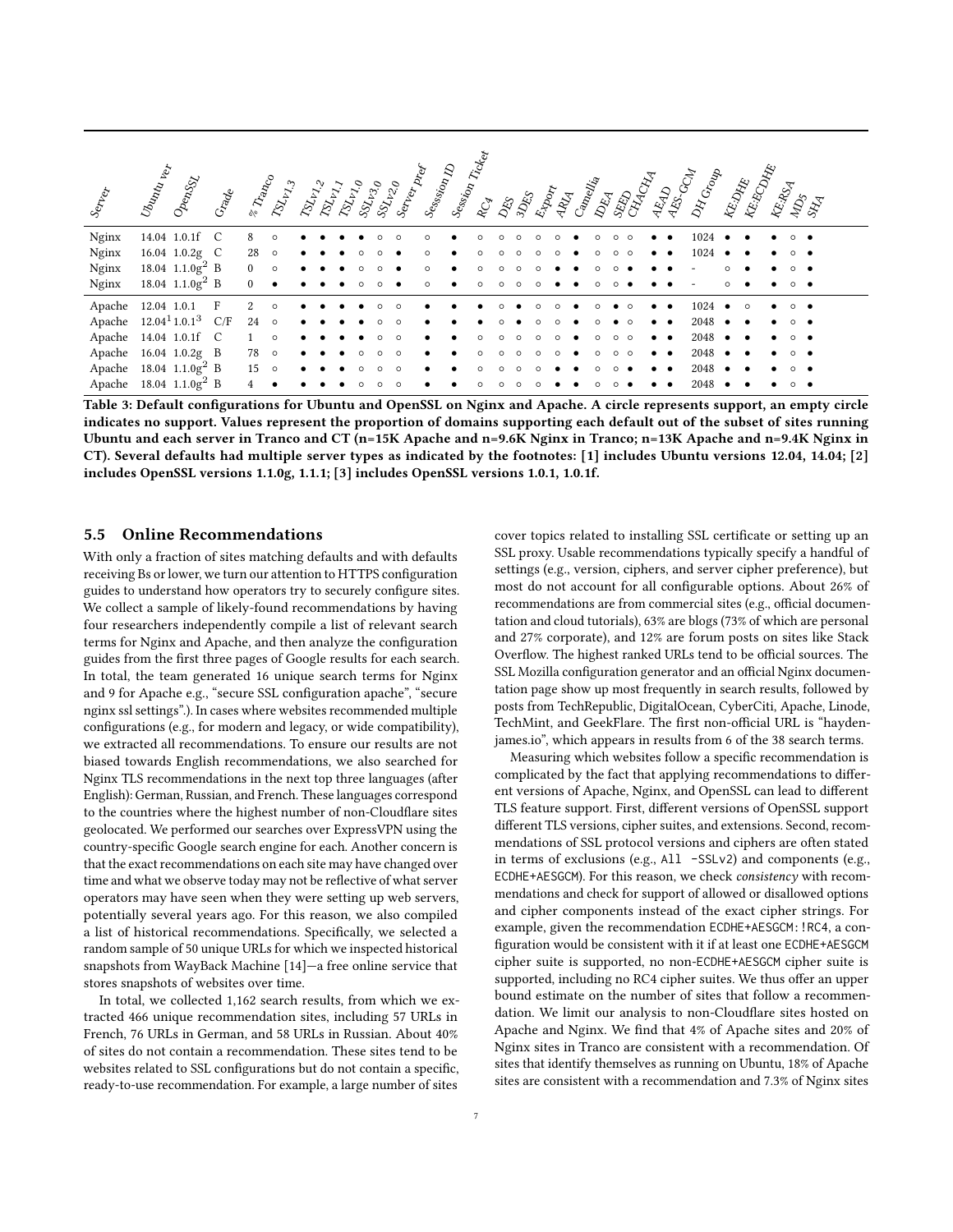are consistent. Because we know the default values of Ubuntu, we can calculate the exact options for each recommendation by applying them to the defaults from all versions of Apache, Nginx, and OpenSSL on Ubuntu 14.04–18.04. In the case of a recommendation that is missing directives, we substitute the default setting. We find almost no matches when searching for exact recommendations in our data—under 1% of both Tranco and CT sites. While many sites running Ubuntu likely do not include the OS in the Server header, the result confirms that our consistent metric significantly overestimates the number of sites that follow a recommendation and should only be treated as a high upper bound.

Security of online recommendations. We apply our grading scheme to the recommendations we collect to understand how they would affect server security. Interestingly, only 7.3% of unique recommendations receive a grade of A. The large majority—88%, receive either a grade of B or C, and 4.0% receive an F. We find that secure recommendations rank higher than insecure recommendations. The average rank for recommendations receiving an A is 9.8, versus 14.4 for B and 12.6 for C (differences are statistically significant using an ANOVA test with a significance level 0.05, p<0.001).

In terms of individual TLS parameter support, several findings stand out. First, only a small proportion of recommendations would result in a modern, A-grade configuration with only the most up-todate security parameters (only 22% recommend TLSv1.3, 30% recommend ChaCha ciphers). If applied to the default configuration of a server, many would not exclude insecure options. Specifically, 8% of recommendations support SSLv3, 3% support DES, 18% support 3DES, 13% support RC4, and 8% support MD5. More recommendations still allow ciphers that are not widely used (38% Camellia, 16% SEED and ARIA ciphers).

There are several options that are consistently recommended across the majority of sources. Just under a third of recommendations mention session tickets (31%). Where mentioned, few recommendations suggest that session tickets be turned on (11% of current). This is contrary to the wide support that we observe empirically—74% of non-Cloudflare domains support session tickets in Tranco. Another option where recommendations are generally unanimous is ssl\_prefer\_server\_ciphers. This directive is mentioned in 75% of recommendations, 91% of which recommend that it be turned on. This is higher than the level of support we empirically observe in Tranco (63%). Historical recommendations follow a qualitatively similar patterns and are omitted for brevity. We do not find significant differences between current and historical recommendations in terms of security posture, and they do not result in a higher proportion of matches.

One possible explanation for observing such a larger number of insecure recommendations may be that they are outdated. The majority of sites display the publication date (77%), and we investigate whether the publication date has any impact on the security posture of the recommendation. Despite a long tail of publication years dating back to 2010, we find that 39% of recommendations are "current", meaning that they were published on or after January 1, 2019. Of sites that are current, 46% are secure, versus 56% of secure sites published prior to 2019. A Chi-square test confirms that there is no statistically significant relationship between the

security posture of a recommendation (secure versus not) and publication date (current versus not), (d.f.=1,  $p = 3.0112$ ,  $p = 0.0827$ ). This result points to a worrying trend that the security posture of recommendations is not improving over time. This may be in part due to the fundamental nature of the TLS protocol, which makes it such that servers wishing to support older clients need to adopt legacy recommendations that are inevitably less secure.

These results highlight a surprising amount of variance and a high degree of inconsistency across recommendations—a pattern that has been observed in other areas of security as well [\[68,](#page-9-21) [69\]](#page-9-22). Moreover, they do not consistently point users to the most secure configurations. This may be in part, because server operators must also consider backwards compatibility. Nevertheless, approximately 10% of recommendations still allow MD5 MACs and RC4 ciphers, neither of which are needed to support the modern browsers (Chrome, Safari, Edge, Firefox).

### 6 DISCUSSION

We initially expected to find large clusters of sites using the same configurations. We hoped that we would be able to match these common configurations to online recommendation guides, Stack Overflow posts, blogs, server defaults, and administration tools like Certbot [\[7\]](#page-8-8). Instead, we find a complex and fragmented ecosystem of HTTPS configurations with a long tail of individually configured sites. Our attempts to cluster configurations and find commonalities were largely unsuccessful—there are simply a large number of unique, seemingly unrelated configurations deployed. In nearly all cases, when a large number of sites use the same configuration, it is due to SaaS providers deploying the same configuration on all sites. Despite the complexity of the ecosystem, there are several important high-level takeaways for the security community.

Our results highlight the importance of doing analysis at the configuration-level, as opposed to adopting a uni-dimensional view that considers support for an individual directive at a time. Adopting such a uni-dimensional view may mask patterns that only emerge at the configuration-level, such as the influence of geography, cloud providers, provider defaults, and online recommendations. We find that using a cloud provider is one of the strongest predictors for a site being configured correctly. Most individually managed servers struggle to achieve secure configurations. It is an important distinction that operators are not getting better at configuring servers, but are instead migrating to platforms where they can sidestep the process. Although we cannot quantify exactly how much SaaS providers pull up the overall security of the internet, we provide a lower bound by manually labeling configurations from the largest and most well-known SaaS providers, and show that it is significant enough in order for security researchers to distinguish it when evaluating the security posture of the overall internet. This may be relevant for a number of research directions: when the aim is to understand the decision-making process of server operators, when evaluating the adoption of new security features or technologies, as well as the overall security posture of the internet.

It is unclear why we find such little evidence of online recommendations being used in practice. It may be because very few server operators use online recommendations exactly as specified, or another component of the ecosystem that we do not observe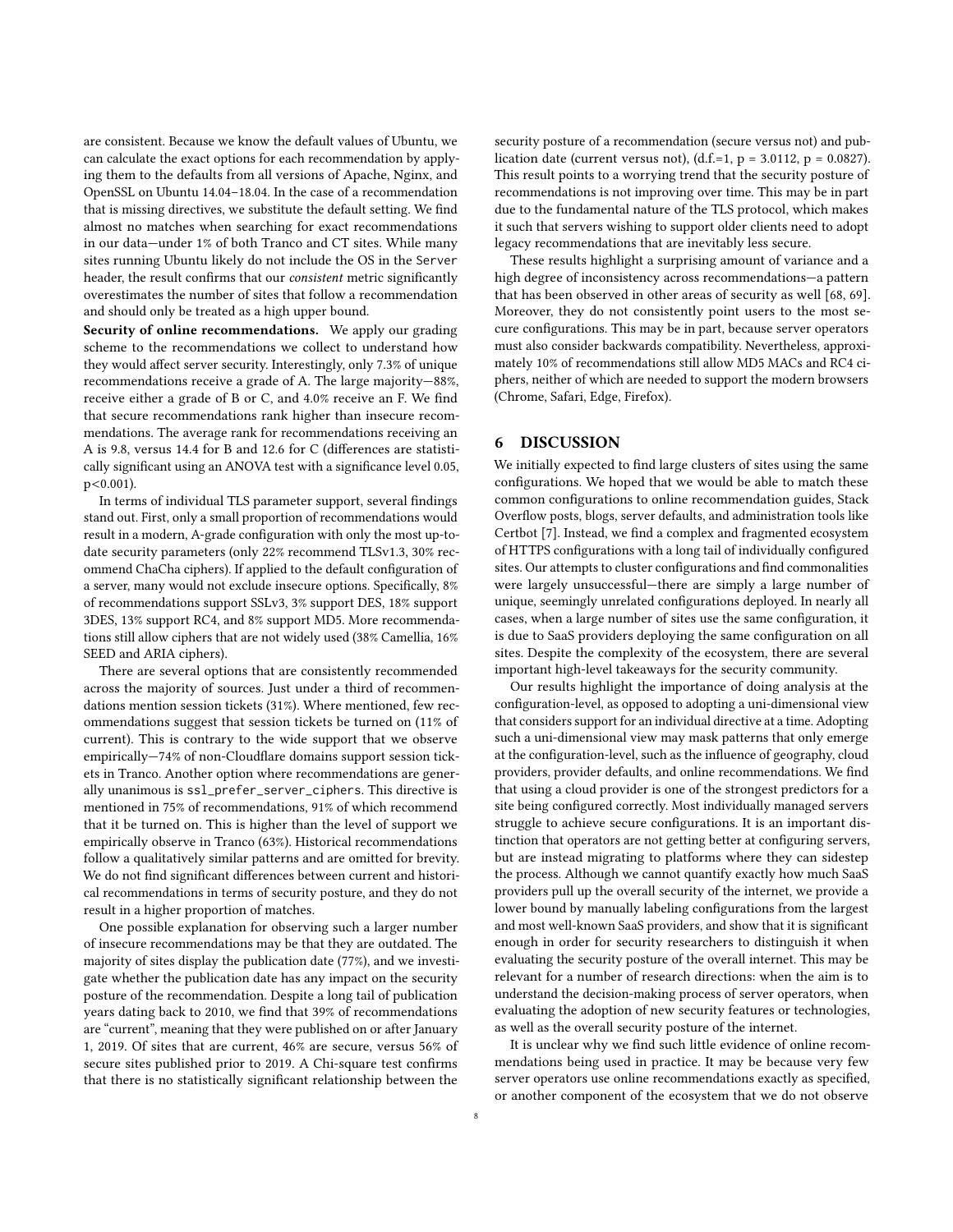is contributing to the process. For example, server operators may individually remove cipher suites over time as vulnerabilities are announced, they may use online grading tools such as SSL Labs and edit their recommendations to obtain good grades, or they may use additional software that automatically configures TLS (e.g., Certbot). Our results may also add important context to endeavors to invest in tools and resources to improve online recommendations, such as a recent effort from the Internet Society (ISOC), who is actively investing in and developing recommendations for a variety of server software [\[15\]](#page-8-49).

Lastly, our results point to the importance of secure defaults that do not require operators to seek out trustworthy sources for how to securely configure sites post-installation—a system which appears to be fundamentally broken. Echoing previous studies [\[36,](#page-8-9) [57\]](#page-9-4), we encourage the security community to build future systems that prioritize being secure "out of the box".

# 7 CONCLUSION

We find a complex and fragmented ecosystem of HTTPS configurations with a long tail of individually configured websites. While the majority of sites are securely configured, this is primarily due to cloud providers, which provide secure configurations for all hosted websites. Using a cloud provider is one of the strongest predictors for a site being configured correctly. Most individually managed servers, however, continue to struggle to achieve secure configurations. Few operators use server defaults for Nginx and Apache, and there is a lack of adherence to online recommendations, which may be in part because these are often incomplete and insecure. Our findings point to the need for future analysis of HTTPS security to take into account these two disparate ecosystems, and for the security community to invest in solutions that bridge the security gap between the two.

# **REFERENCES**

- <span id="page-8-38"></span>[1] Alexa top sites. [https://aws.amazon.com/alexa-top-sites/.](https://aws.amazon.com/alexa-top-sites/)
- <span id="page-8-29"></span>[2] Apache http server project. [https://httpd.apache.org/.](https://httpd.apache.org/)
- <span id="page-8-47"></span>[3] Apache module mod\_ssl. [https://httpd.apache.org/docs/current/mod/mod{\\_}ssl.](https://httpd.apache.org/docs/current/mod/mod{_}ssl.html#sslhonorcipherorder) [html#sslhonorcipherorder.](https://httpd.apache.org/docs/current/mod/mod{_}ssl.html#sslhonorcipherorder)
- <span id="page-8-6"></span>[4] Applied crypto hardening. [https://bettercrypto.org/.](https://bettercrypto.org/)
- <span id="page-8-43"></span>Caddy - the ultimate server. [https://caddyserver.com/.](https://caddyserver.com/)
- <span id="page-8-46"></span>[6] Centos nginx rpm. [https://centos.pkgs.org/7/nginx-x86\\_64/nginx-1.18.0-1.el7.](https://centos.pkgs.org/7/nginx-x86_64/nginx-1.18.0-1.el7.ngx.x86_64.rpm.html) [ngx.x86\\_64.rpm.html.](https://centos.pkgs.org/7/nginx-x86_64/nginx-1.18.0-1.el7.ngx.x86_64.rpm.html)
- <span id="page-8-8"></span>[7] certbot. [https://certbot.eff.org/.](https://certbot.eff.org/)
- <span id="page-8-32"></span>[8] Configuring https servers. [http://nginx.org/en/docs/http/configuring\\_https\\_](http://nginx.org/en/docs/http/configuring_https_servers.html) [servers.html.](http://nginx.org/en/docs/http/configuring_https_servers.html)
- <span id="page-8-2"></span>[9] Cve-2009-3555. [https://nvd.nist.gov/vuln/detail/CVE-2009-3555.](https://nvd.nist.gov/vuln/detail/CVE-2009-3555)
- <span id="page-8-15"></span>[10] Cve-2012-4929. [https://nvd.nist.gov/vuln/detail/CVE-2012-4929.](https://nvd.nist.gov/vuln/detail/CVE-2012-4929)
- <span id="page-8-42"></span>[11] Estimation of ordered generalized linear models. [https://www.rdocumentation.](https://www.rdocumentation.org/packages/oglmx/versions/3.0.0.0) [org/packages/oglmx/versions/3.0.0.0.](https://www.rdocumentation.org/packages/oglmx/versions/3.0.0.0)
- <span id="page-8-45"></span>[12] Fedora nginx rpm. [https://src.fedoraproject.org/rpms/nginx/blob/master/f/nginx.](https://src.fedoraproject.org/rpms/nginx/blob/master/f/nginx.conf) [conf.](https://src.fedoraproject.org/rpms/nginx/blob/master/f/nginx.conf)
- <span id="page-8-37"></span>[13] Geolite2. [https://dev.maxmind.com/geoip/geoip2/geolite2/.](https://dev.maxmind.com/geoip/geoip2/geolite2/)
- <span id="page-8-49"></span><span id="page-8-48"></span>Internet archive wayback machine. [https://web.archive.org/.](https://web.archive.org/) [15] Introducing our open standards everywhere project - securing web servers in 2020. [https://www.internetsociety.org/blog/2020/01/introducing-our-open-](https://www.internetsociety.org/blog/2020/01/introducing-our-open-standards-everywhere-project-securing-web-servers-in-2020/)
- [standards-everywhere-project-securing-web-servers-in-2020/.](https://www.internetsociety.org/blog/2020/01/introducing-our-open-standards-everywhere-project-securing-web-servers-in-2020/)
- <span id="page-8-44"></span><span id="page-8-31"></span>[16] Lighttpd. [https://www.lighttpd.net/.](https://www.lighttpd.net/) [17] Module ngx\_http\_ssl\_module. [http://nginx.org/en/docs/http/ngx\\_http\\_ssl\\_](http://nginx.org/en/docs/http/ngx_http_ssl_module.html) [module.html.](http://nginx.org/en/docs/http/ngx_http_ssl_module.html)
- <span id="page-8-7"></span>[18] Mozilla SSL configuration generator. [https://ssl-config.mozilla.org/.](https://ssl-config.mozilla.org/)
- <span id="page-8-30"></span>
- <span id="page-8-33"></span>[19] Nginx. [https://www.nginx.com/.](https://www.nginx.com/)<br>[20] SSL/TLS strong encryption: Hoy SSL/TLS strong encryption: How-to. [https://httpd.apache.org/docs/2.4/ssl/ssl\\_](https://httpd.apache.org/docs/2.4/ssl/ssl_howto.html) [howto.html.](https://httpd.apache.org/docs/2.4/ssl/ssl_howto.html)
- <span id="page-8-39"></span>[21] Supported protocols and ciphers between viewers and cloudfront. [https:](https://docs.aws.amazon.com/AmazonCloudFront/latest/DeveloperGuide/secure-connections-supported-viewer-protocols-ciphers.html) [//docs.aws.amazon.com/AmazonCloudFront/latest/DeveloperGuide/secure-](https://docs.aws.amazon.com/AmazonCloudFront/latest/DeveloperGuide/secure-connections-supported-viewer-protocols-ciphers.html)

[connections-supported-viewer-protocols-ciphers.html.](https://docs.aws.amazon.com/AmazonCloudFront/latest/DeveloperGuide/secure-connections-supported-viewer-protocols-ciphers.html)

- <span id="page-8-40"></span>[22] Wordpress hosting options on google cloud. [https://cloud.google.com/wordpress.](https://cloud.google.com/wordpress)
- <span id="page-8-41"></span>[23] Wpengine. [https://wpengine.com/.](https://wpengine.com/)
- <span id="page-8-36"></span>[24] Hypertext transfer protocol – http/1.1, 1999. [https://tools.ietf.org/html/rfc2616#](https://tools.ietf.org/html/rfc2616#section-14.38) [section-14.38.](https://tools.ietf.org/html/rfc2616#section-14.38)
- <span id="page-8-28"></span>[25] The transport layer security (tls) protocol version 1.2, 2008. [https://tools.ietf.org/](https://tools.ietf.org/html/rfc5246) [html/rfc5246.](https://tools.ietf.org/html/rfc5246)
- <span id="page-8-34"></span>[26] Liberal go tls + x.509 library for research. Technical report, 2020. [https://github.](https://github.com/zmap/zcrypto) [com/zmap/zcrypto.](https://github.com/zmap/zcrypto)
- <span id="page-8-0"></span>[27] Transport layer security (tls) parameters, 2020. [https://www.iana.org/](https://www.iana.org/assignments/tls-parameters/tls-parameters.xhtml) [assignments/tls-parameters/tls-parameters.xhtml.](https://www.iana.org/assignments/tls-parameters/tls-parameters.xhtml)
- <span id="page-8-25"></span>[28] J. Aas, R. Barnes, B. Case, Z. Durumeric, P. Eckersley, A. Flores-López, J. A. Halderman, J. Hoffman-Andrews, J. Kasten, E. Rescorla, et al. Let's Encrypt: An automated certificate authority to encrypt the entire web. In ACM Conference on Computer and Communications Security, 2019.
- <span id="page-8-1"></span>[29] D. Adrian, K. Bhargavan, Z. Durumeric, P. Gaudry, M. Green, J. A. Halderman, N. Heninger, D. Springall, E. Thomé, L. Valenta, B. VanderSloot, E. Wustrow, S. Zanella-Béguelin, and P. Zimmermann. Imperfect forward secrecy: How diffie-hellman fails in practice. In 22nd ACM Conference on Computer and Communications Security, 2015.
- [30] N. J. Al Fardan and K. G. Paterson. Lucky thirteen: Breaking the tls and dtls record protocols. In 2013 IEEE Symposium on Security and Privacy, 2013.
- <span id="page-8-16"></span>[31] N. AlFardan, D. J. Bernstein, K. G. Paterson, B. Poettering, and J. C. N. Schuldt. On the security of RC4 in TLS. In 22nd USENIX Security Symposium, 2013.
- <span id="page-8-21"></span>[32] B. Amann, R. Sommer, M. Vallentin, and S. Hall. No attack necessary: The surprising dynamics of ssl trust relationships. In 29th Annual Computer Security Applications Conference, 2013.
- <span id="page-8-27"></span>[33] B. Amann, M. Vallentin, S. Hall, and R. Sommer. Extracting certificates from live traffic: A near real-time SSL notary service. Technical report, Citeseer, 2012.
- <span id="page-8-3"></span>[34] N. Aviram, S. Schinzel, J. Somorovsky, N. Heninger, M. Dankel, J. Steube, L. Valenta, D. Adrian, J. A. Halderman, V. Dukhovni, E. Käsper, S. Cohney, S. Engels, C. Paar, and Y. Shavitt. DROWN: Breaking TLS with SSLv2. In 25th USENIX Security Symposium, Aug. 2016.
- <span id="page-8-4"></span>[35] T. D. B. Moller and K. Kotowicz. This POODLE bites: exploiting the SSL 3.0 fallback. Technical report, 2014. [https://www.openssl.org/~bodo/ssl-poodle.pdf.](https://www.openssl.org/~bodo/ssl-poodle.pdf)
- <span id="page-8-9"></span>[36] M. Bernhard, J. Sharman, C. Z. Acemyan, P. Kortum, D. S. Wallach, and J. A. Halderman. On the usability of HTTPS deployment. In CHI Conference on Human Factors in Computing Systems, 2019.
- <span id="page-8-17"></span>[37] B. Beurdouche, K. Bhargavan, A. Delignat-Lavaud, C. Fournet, M. Kohlweiss, A. Pironti, P. Strub, and J. Zinzindohoue. A messy state of the union: Taming the composite state machines of TLS. In IEEE Symposium on Security/Privacy, 2015.
- <span id="page-8-18"></span>[38] K. Bhargavan and G. Leurent. Transcript collision attacks: Breaking authentication in tls, ike and ssh. In NDSS, 2016.
- <span id="page-8-22"></span>[39] J. Clark and P. C. van Oorschot. Sok: Ssl and https: Revisiting past challenges and evaluating certificate trust model enhancements. In IEEE Symposium on Security and Privacy, 2013.
- <span id="page-8-10"></span>[40] X. de Carné de Carnavalet and M. Mannan. Killed by proxy: Analyzing client-end tls interception software. 01 2016.
- <span id="page-8-5"></span>[41] Z. Durumeric, D. Adrian, A. Mirian, M. Bailey, and A. Halderman. The freak attack. [https://censys.io/blog/freak.](https://censys.io/blog/freak)
- <span id="page-8-13"></span>[42] Z. Durumeric, D. Adrian, A. Mirian, M. Bailey, and J. A. Halderman. A search engine backed by Internet-wide scanning. In 22nd ACM Conference on Computer and Communications Security, 2015.
- <span id="page-8-14"></span>[43] Z. Durumeric, D. Adrian, A. Mirian, J. Kasten, E. Bursztein, N. Lidzborski, K. Thomas, V. Eranti, M. Bailey, and J. A. Halderman. Neither snow nor rain nor MITM...: An empirical analysis of email delivery security. In ACM Internet Measurement Conference, 2015.
- <span id="page-8-23"></span>[44] Z. Durumeric, J. Kasten, M. Bailey, and J. A. Halderman. Analysis of the HTTPS certificate ecosystem. In ACM Internet measurement conference, 2013.
- <span id="page-8-19"></span>[45] Z. Durumeric, F. Li, J. Kasten, J. Amann, J. Beekman, M. Payer, N. Weaver, D. Adrian, V. Paxson, M. Bailey, and J. A. Halderman. The matter of heartbleed. In ACM Internet Measurement Conference, 20414.
- <span id="page-8-11"></span>[46] Z. Durumeric, Z. Ma, D. Springall, R. Barnes, N. Sullivan, E. Bursztein, M. Bailey, J. A. Halderman, and V. Paxson. The security impact of HTTPS interception.
- <span id="page-8-35"></span>[47] Z. Durumeric, E. Wustrow, and J. A. Halderman. ZMap: Fast Internet-wide scanning and its security applications. In 22nd USENIX Security Symposium, 2013.
- <span id="page-8-24"></span>[48] S. Fahl, Y. Acar, H. Perl, and M. Smith. Why eve and mallory (also) love webmasters: a study on the root causes of SSL misconfigurations. In 9th ACM symposium on computer and communications security, 2014.
- <span id="page-8-26"></span>[49] A. P. Felt, R. Barnes, A. King, C. Palmer, C. Bentzel, and P. Tabriz. Measuring HTTPS adoption on the web. In 26th USENIX Security Symposium (USENIX Security 17), pages 1323–1338, Vancouver, BC, Aug. 2017. USENIX Association.
- <span id="page-8-20"></span>[50] C. Garman, K. G. Paterson, and T. V. der Merwe. Attacks only get better: Password recovery attacks against RC4 in TLS. In 24th USENIX Security Symposium, 2015.
- <span id="page-8-12"></span>[51] M. Georgiev, S. Iyengar, S. Jana, R. Anubhai, D. Boneh, and V. Shmatikov. The most dangerous code in the world: Validating ssl certificates in non-browser software. In ACM Conference on Computer and Communications Security, 2012.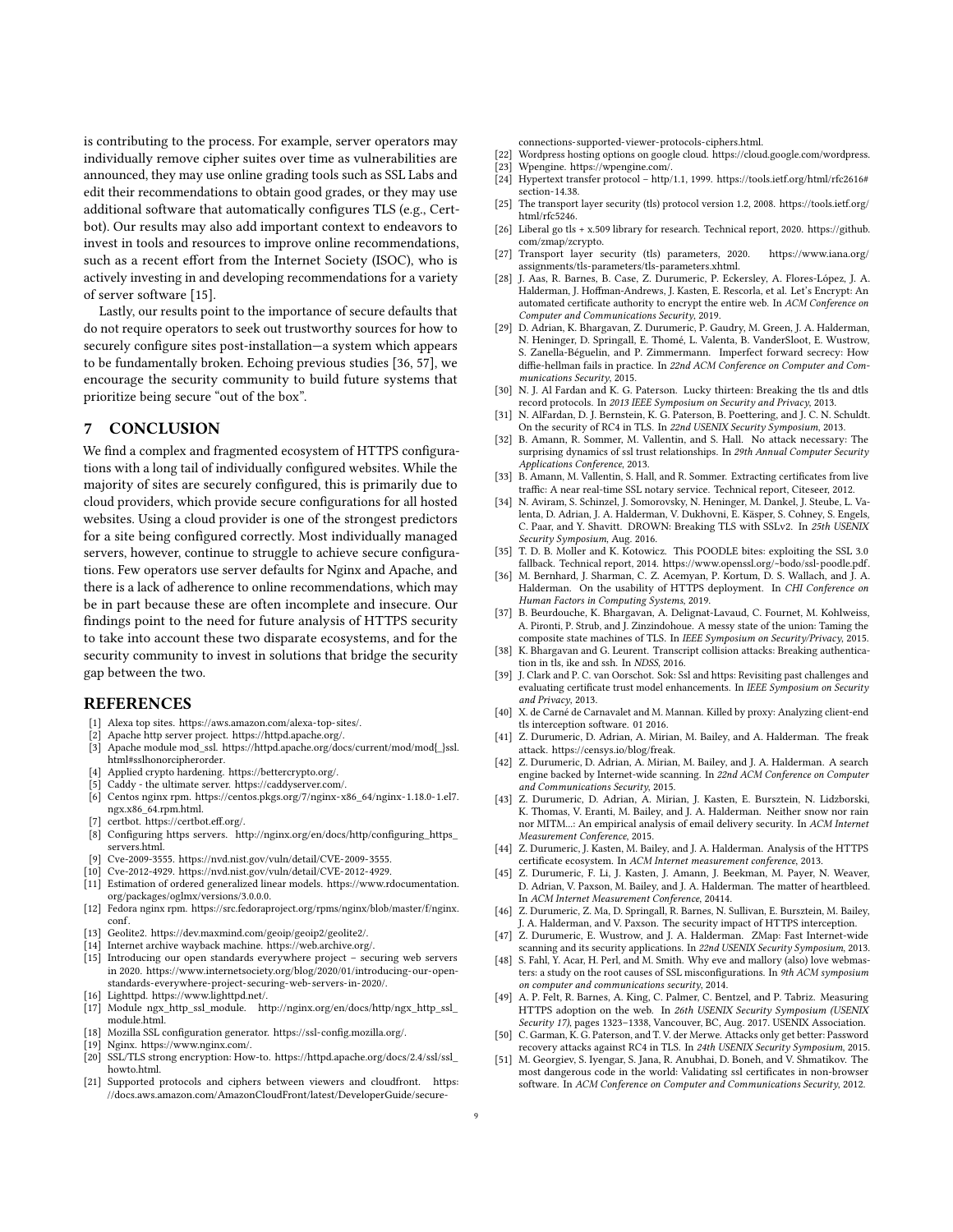- <span id="page-9-9"></span>[52] R. Holz, L. Braun, N. Kammenhuber, and G. Carle. The ssl landscape: a thorough analysis of the x. 509 pki using active and passive measurements. In ACM conference on Internet measurement, pages 427–444, 2011.
- <span id="page-9-11"></span>[53] R. Holz, J. Hiller, J. Amann, A. Razaghpanah, T. Jost, N. Vallina-Rodriguez, and O. Hohlfeld. Tracking the deployment of tls 1.3 on the web: A story of experimentation and centralization. ACM SIGCOMM Computer Communication Review, 50(3):3–15, 2020.
- <span id="page-9-5"></span>[54] M. Husák, M. Cermak, T. Jirsik, and P. Celeda. Network-based https client identification using ssl/tls fingerprinting. 08 2015.
- <span id="page-9-17"></span>[55] IANA. Transport layer security (tls) compression method identifiers. Technical report, 2020. [https://www.iana.org/assignments/comp-meth-ids/comp-meth](https://www.iana.org/assignments/comp-meth-ids/comp-meth-ids.xhtml)[ids.xhtml.](https://www.iana.org/assignments/comp-meth-ids/comp-meth-ids.xhtml)
- <span id="page-9-0"></span>[56] P. Kotzias, A. Razaghpanah, J. Amann, K. G. Paterson, N. Vallina-Rodriguez, and J. Caballero. Coming of age: A longitudinal study of tls deployment. In Proceedings of the Internet Measurement Conference 2018, IMC '18, page 415–428, New York, NY, USA, 2018. Association for Computing Machinery.
- <span id="page-9-4"></span>[57] K. Krombholz, W. Mayer, M. Schmiedecker, and E. Weippl. "i have no idea what i'm doing": On the usability of deploying HTTPS. In 26th USENIX Security, 2017.
- <span id="page-9-16"></span>[58] D. Kumar, Z. Wang, M. Hyder, J. Dickinson, G. Beck, D. Adrian, J. Mason, Z. Durumeric, J. A. Halderman, and M. Bailey. Tracking certificate misissuance in the wild. In IEEE Symposium on Security and Privacy, 2018.
- <span id="page-9-13"></span>[59] J. Lee, H. Lee, J. Jeong, D. Kim, and T. T. Kwon. Analyzing spatial differences in the tls security of delegated web services. In Proceedings of the 2021 ACM Asia Conference on Computer and Communications Security, ASIA CCS '21, page 475–487, New York, NY, USA, 2021. Association for Computing Machinery.
- <span id="page-9-6"></span>[60] W. Mayer, A. Zauner, M. Schmiedecker, and M. Huber. No need for black chambers: Testing tls in the e-mail ecosystem at large. In 2016 11th International Conference on Availability, Reliability and Security (ARES), pages 10–20, 2016.
- <span id="page-9-19"></span>[61] Mozilla. Set ssl\_ecdh\_curve parameter in nginx config. Technical report, 2017. [https://github.com/mozilla/server-side-tls/issues/189.](https://github.com/mozilla/server-side-tls/issues/189)
- <span id="page-9-20"></span>[62] Mozilla. Set ecdh curves in nginx and apache configuration. Technical report, 2020. [https://github.com/mozilla/ssl-config-generator/issues/76.](https://github.com/mozilla/ssl-config-generator/issues/76)
- <span id="page-9-3"></span>[63] V. L. Pochat, T. Van Goethem, S. Tajalizadehkhoob, M. Korczyński, and W. Joosen. Tranco: A research-oriented top sites ranking hardened against manipulation. arXiv preprint arXiv:1806.01156, 2018.
- <span id="page-9-14"></span>[64] Qualys. Ssl labs grading 2018. Technical report, 2018. [https://qualys-secure.force.](https://qualys-secure.force.com/discussions/s/article/000005828) [com/discussions/s/article/000005828.](https://qualys-secure.force.com/discussions/s/article/000005828)
- <span id="page-9-15"></span><span id="page-9-12"></span>[65] Qualys. Ssl pulse. Technical report, 2020. [https://www.ssllabs.com/ssl-pulse/.](https://www.ssllabs.com/ssl-pulse/) [66] Qualys. Ssl server rating guide. Technical report, 2020. [https://github.com/](https://github.com/ssllabs/research/wiki/SSL-Server-Rating-Guide)
- [ssllabs/research/wiki/SSL-Server-Rating-Guide.](https://github.com/ssllabs/research/wiki/SSL-Server-Rating-Guide)
- <span id="page-9-21"></span><span id="page-9-2"></span>[67] Qualys. Ssl server test. Technical report, 2020. [https://www.ssllabs.com/ssltest/.](https://www.ssllabs.com/ssltest/) E. M. Redmiles, N. Warford, A. Jayanti, A. Koneru, S. Kross, M. Morales, R. Stevens, and M. L. Mazurek. A comprehensive quality evaluation of security and privacy advice on the web. In 29th USENIX Security Symposium, 2020.
- <span id="page-9-22"></span>[69] R. W. Reeder, I. Ion, and S. Consolvo. 152 simple steps to stay safe online: Security advice for non-tech-savvy users. IEEE Security & Privacy, 15(5):55-64, 2017.
- <span id="page-9-1"></span>[70] D. Springall, Z. Durumeric, and J. A. Halderman. Measuring the security harm of tls crypto shortcuts. In ACM Internet Measurement Conference, 2016.
- <span id="page-9-7"></span>[71] L. Valenta, S. Cohney, A. Liao, J. Fried, S. Bodduluri, and N. Heninger. Factoring as a service. Cryptology ePrint Archive, Report 2015/1000, 2015. [https://eprint.](https://eprint.iacr.org/2015/1000) [iacr.org/2015/1000.](https://eprint.iacr.org/2015/1000)
- <span id="page-9-8"></span>[72] L. Valenta, N. Sullivan, A. Sanso, and N. Heninger. In search of curveswap: Measuring elliptic curve implementations in the wild. In 2018 IEEE European Symposium on Security and Privacy (EuroS&P), pages 384-398. IEEE, 2018.
- <span id="page-9-18"></span>[73] L. Valenta, N. Sullivan, A. Sanso, and N. Heninger. In search of CurveSwap: Measuring elliptic curve implementations in the wild. In 2018 IEEE European Symposium on Security and Privacy, 2018.
- <span id="page-9-10"></span>[74] B. VanderSloot, J. Amann, M. Bernhard, Z. Durumeric, M. Bailey, and J. A. Halderman. Towards a complete view of the certificate ecosystem. In ACM Internet Measurement Conference, 2016.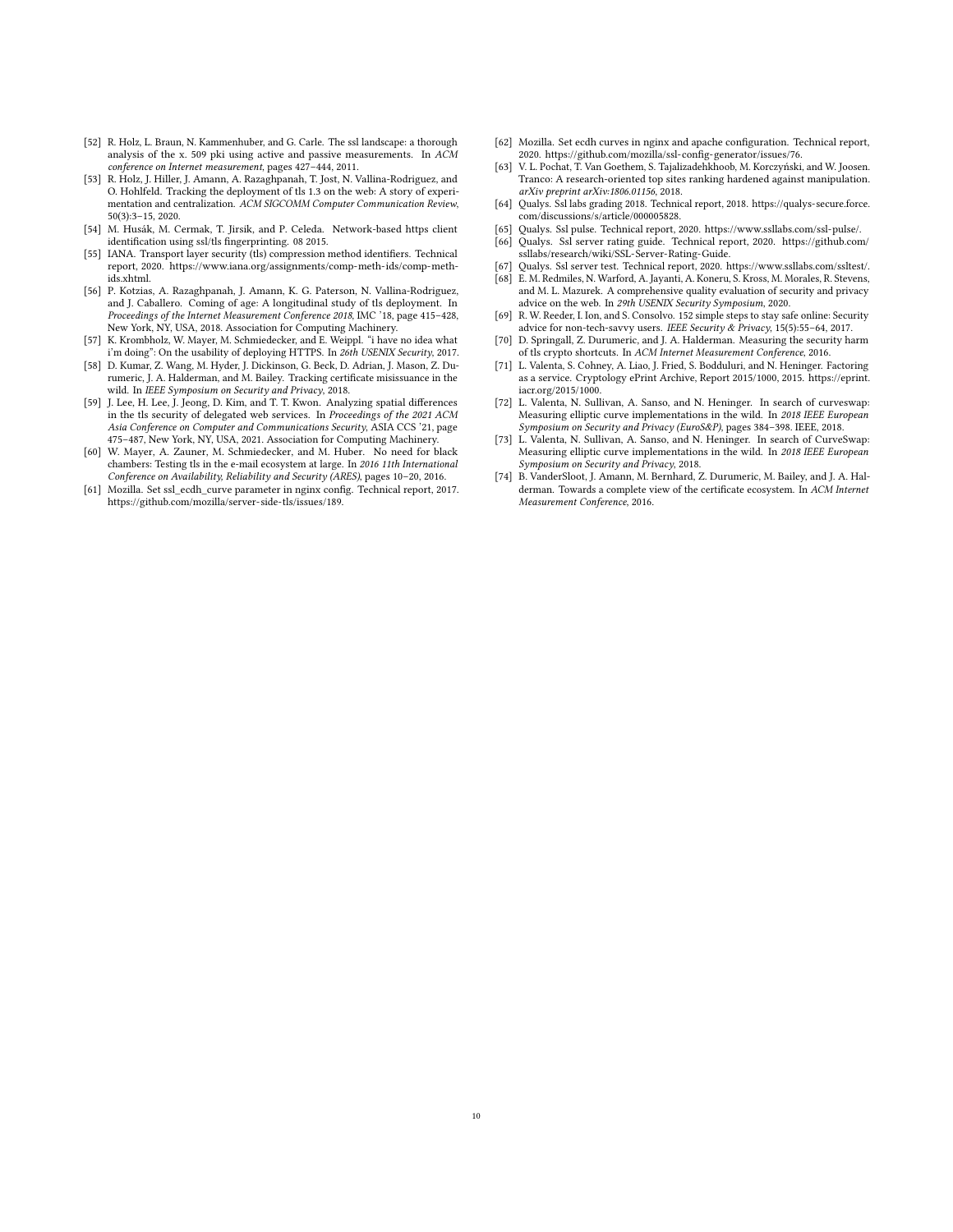<span id="page-10-0"></span>

| AS Name                  | Nun Sites       | $\frac{1}{2}$<br>$\sqrt[3]{\circ}$ | Grade        | $\delta z_{\nu_{\chi_3}}$ | $\mathit{v}_{\!\scriptscriptstyle 2\!p_{\!\scriptscriptstyle 2\!2}}$ | $\delta \! \hat{y}_{\nu_{\chi_{I}}}$ | $\delta g_{\nu_{V_{\tau_{\mathcal{O}}}}}$ | $\mathcal{S}^{\chi}_{\mathcal{V}\mathcal{S}_{\mathcal{O}}}$ | Server pref          | Session D          |         | I Session Tickey<br>$\delta_{\!\!\mathcal{C}\! \widetilde{\varphi}}$ |                    | DES S              | Export             | REA                | Cancellia          |                    | <b>RAND</b>        | CHACKA             | READ      | AES-GCM                | DH Group       | <b>REDATE</b>      | <b>KE-ECOMB</b> | <b>REARS</b> | $\delta_{\!\!\mathcal{D}}$ |   |
|--------------------------|-----------------|------------------------------------|--------------|---------------------------|----------------------------------------------------------------------|--------------------------------------|-------------------------------------------|-------------------------------------------------------------|----------------------|--------------------|---------|----------------------------------------------------------------------|--------------------|--------------------|--------------------|--------------------|--------------------|--------------------|--------------------|--------------------|-----------|------------------------|----------------|--------------------|-----------------|--------------|----------------------------|---|
| Cloudflare               | 93,083          | 70                                 | A            |                           |                                                                      |                                      |                                           | $\circ$                                                     | $\circ$              |                    |         | $\epsilon$                                                           | $\circ$            | $\circ$            | $\circ$            | $\circ$            | $\circ$            | $\circ$            | $\circ$            |                    |           |                        |                | $\circ$            |                 | $\circ$      | $\circ$                    |   |
| Cloudflare<br>Cloudflare | 22,123<br>8,771 | 16.6                               | А<br>А       |                           |                                                                      | $\circ$                              | $\circ$                                   | $\circ$<br>$\circ$                                          | $\circ$<br>$\circ$   |                    |         | C<br>C                                                               | $\circ$<br>$\circ$ | $\circ$<br>$\circ$ | $\circ$<br>$\circ$ | $\circ$<br>$\circ$ | $\circ$<br>$\circ$ | $\circ$<br>$\circ$ | $\circ$<br>$\circ$ |                    |           |                        |                | $\circ$<br>$\circ$ |                 |              | $\Omega$<br>$\circ$        |   |
| Cloudflare               | 2,276           | 6.6<br>1.7                         | Α            | $\circ$                   |                                                                      |                                      |                                           | $\circ$                                                     | $\circ$              |                    |         | C                                                                    | $\circ$            | $\circ$            | $\circ$            | $\circ$            | $\circ$            | $\circ$            | $\circ$            |                    |           |                        |                | Ó                  |                 |              | $\circ$                    |   |
| Cloudflare               | 1,588           | 1.2                                | А            |                           |                                                                      | $\circ$                              | $\circ$                                   | $\circ$                                                     | $\circ$              |                    |         | C                                                                    | $\circ$            | $\circ$            | $\circ$            | $\circ$            | $\circ$            | $\circ$            | $\circ$            |                    |           |                        |                | $\circ$            |                 | $\circ$      | $\circ$                    |   |
| Amazon-02                | 5,441           | 14.2                               | А            | $\circ$                   |                                                                      |                                      | $\circ$                                   | $\circ$                                                     | ٠                    | $\circ$            |         | C                                                                    | $\circ$            | $\circ$            | $\circ$            | $\circ$            | $\circ$            | $\circ$            | $\circ$            | $\circ$            |           |                        | L,             | $\circ$            |                 | ٠            | $\circ$                    |   |
| Amazon-02                | 4,563           | 11.9                               | Α            | $\circ$                   |                                                                      |                                      |                                           | $\circ$                                                     |                      |                    |         | C                                                                    | $\circ$            | $\circ$            | $\circ$            | $\circ$            | $\circ$            | $\circ$            | $\circ$            | $\circ$            |           | Ċ                      | L,             | $\circ$            |                 | ٠            | $\circ$                    |   |
| Amazon-02                | 3,074           | 8.0                                | А            | $\circ$                   |                                                                      |                                      |                                           | $\circ$                                                     |                      | $\circ$            |         | $\epsilon$                                                           | $\circ$            |                    | $\circ$            | $\circ$            | $\circ$            | $\circ$            | $\circ$            | $\circ$            |           |                        |                | $\circ$            |                 |              | $\circ$                    |   |
| Amazon-02                | 1,696           | 4.4                                | А            | $\circ$                   |                                                                      |                                      |                                           | $\circ$                                                     |                      |                    | O       | C                                                                    | $\circ$            | $\circ$            | $\circ$            | $\circ$            | $\circ$            | $\circ$            | $\circ$            | $\circ$            |           | Ċ<br>ċ                 |                | Ó                  |                 |              | $\circ$                    |   |
| Amazon-02                | 1,100           | 2.9                                | B            | $\circ$                   |                                                                      |                                      |                                           | $\circ$                                                     |                      |                    |         | C                                                                    | $\circ$            |                    | $\circ$            | $\circ$            | $\circ$            | $\circ$            | $\circ$            | $\circ$            |           |                        | 2048           |                    |                 |              | $\circ$                    |   |
| Google                   | 11,978          | 38.6                               | B            | $\circ$                   |                                                                      |                                      | $\circ$                                   | $\circ$                                                     |                      |                    |         | C                                                                    | $\circ$            | $\circ$            | $\circ$            | $\circ$            | $\circ$            | $\circ$            | $\circ$            | $\circ$            |           |                        | 2048           |                    |                 |              | $\circ$                    |   |
| Google<br>Google         | 2,461<br>2,028  | 7.9<br>6.5                         | А<br>B       | $\circ$<br>$\bullet$      |                                                                      |                                      |                                           | $\circ$<br>$\circ$                                          | $\bullet$<br>$\circ$ | $\circ$<br>$\circ$ | $\circ$ | C<br>C                                                               | $\circ$<br>$\circ$ | ٠                  | $\circ$<br>$\circ$ | $\circ$<br>$\circ$ | $\circ$<br>$\circ$ | $\circ$<br>$\circ$ | $\circ$<br>O       |                    |           | $\bullet$              |                | $\circ$<br>$\circ$ |                 | ٠            | $\circ$<br>$\circ$         |   |
| Google                   | 1,790           | 5.8                                | B            | $\circ$                   |                                                                      |                                      |                                           | $\circ$                                                     | $\circ$              | $\circ$            |         | C                                                                    | $\circ$            |                    | $\circ$            | $\circ$            | $\circ$            | $\circ$            | $\circ$            |                    |           |                        |                | $\circ$            |                 | ٠            | $\circ$                    |   |
| Google                   | 1,742           | 5.6                                | А            | $\bullet$                 | ٠                                                                    |                                      | $\circ$                                   | $\circ$                                                     | ٠                    | $\circ$            |         | $\circ$                                                              | $\circ$            | $\circ$            | $\circ$            | $\circ$            | $\circ$            | $\circ$            | $\circ$            | ٠                  | c         | Ċ                      | $\overline{a}$ | $\circ$            | $\bullet$       | $\bullet$    | $\circ$                    | ٠ |
| Unified Layer            | 15,519          | 57.1                               | B            | $\circ$                   |                                                                      |                                      |                                           | $\circ$                                                     |                      |                    |         | C                                                                    | $\circ$            | $\circ$            | $\circ$            | $\circ$            | $\circ$            | $\circ$            | $\circ$            | $\circ$            |           |                        | 2048           | ٠                  |                 | $\circ$      | $\circ$                    |   |
| <b>Unified Layer</b>     | 5,008           | 18.4                               | B            | $\circ$                   |                                                                      |                                      |                                           | $\circ$                                                     |                      |                    |         | C                                                                    | $\circ$            | $\circ$            | $\circ$            |                    | $\circ$            | d                  | $\circ$            |                    |           |                        | L,             | $\circ$            |                 | $\circ$      | $\circ$                    |   |
| Unified Layer            | 958             | 3.5                                | $\, {\bf B}$ | $\circ$                   |                                                                      | $\circ$                              | O                                         | $\circ$                                                     | $\circ$              |                    |         | C                                                                    | $\circ$            | $\circ$            | $\circ$            | $\circ$            | $\circ$            | $\circ$            | O                  | $\circ$            |           | ٠                      | $\overline{a}$ | $\circ$            |                 | $\circ$      | $\circ$                    |   |
| Unified Layer            | 764             | 2.8                                | C            | $\circ$                   |                                                                      |                                      |                                           | $\circ$                                                     | $\circ$              |                    |         |                                                                      | $\circ$            |                    | $\circ$            | $\circ$            | ċ                  | ٠                  | ٠                  | $\circ$            |           | $\bullet$              | L,             | $\circ$            |                 | ٠            |                            |   |
| Unified Layer            | 500             | 1.8                                | B            | $\circ$                   |                                                                      |                                      |                                           | $\circ$                                                     | $\bullet$            |                    |         | $\epsilon$                                                           | $\circ$            |                    | $\circ$            | $\circ$            |                    | $\circ$            | $\circ$            | $\circ$            |           | $\bullet$              | 2048           | ٠                  |                 | ٠            | $\circ$                    |   |
| Amazon AES               | 3,270           | 14.2                               | А            | $\circ$                   | ٠                                                                    |                                      |                                           | $\circ$                                                     |                      |                    |         | C                                                                    | $\circ$            | $\circ$            | $\circ$            | $\circ$            | $\circ$            | $\circ$            | $\circ$            | $\circ$            |           | $\bullet$              |                | $\circ$            | ٠               | ٠            | $\circ$                    | ٠ |
| Amazon AES               | 1,522           | 6.6                                | А            | $\circ$                   |                                                                      |                                      |                                           | $\circ$                                                     |                      |                    | $\circ$ | $\circ$                                                              | $\circ$            | $\circ$            | $\circ$            | $\circ$            | $\circ$            | $\circ$            | $\circ$            | $\circ$            |           | ٠                      |                | $\circ$            |                 |              | $\circ$                    |   |
| Amazon AES               | 1,494           | 6.5                                | B            | $\circ$                   |                                                                      |                                      |                                           | $\circ$                                                     |                      |                    |         | Ċ                                                                    | $\circ$            |                    | $\circ$            | $\circ$            | $\circ$            | $\circ$            | $\circ$            | $\circ$            |           |                        | 2048<br>L.     |                    |                 |              |                            |   |
| Amazon AES<br>Amazon AES | 1,022<br>791    | 4.4<br>3.4                         | А<br>A       | $\circ$<br>$\circ$        |                                                                      | ۰<br>$\circ$                         | $\circ$<br>$\circ$                        | $\circ$<br>$\circ$                                          | ٠<br>٠               |                    |         | C<br>C                                                               | $\circ$<br>$\circ$ | $\circ$<br>$\circ$ | $\circ$<br>$\circ$ | $\circ$<br>$\circ$ | $\circ$<br>$\circ$ | $\circ$<br>$\circ$ | $\circ$<br>$\circ$ | $\circ$<br>$\circ$ |           | $\bullet$<br>$\bullet$ | L,             | $\circ$<br>O       |                 | ٠            | $\circ$<br>$\circ$         |   |
|                          |                 |                                    |              |                           |                                                                      |                                      |                                           |                                                             |                      |                    |         |                                                                      |                    |                    |                    |                    |                    |                    |                    |                    |           |                        |                |                    |                 |              |                            |   |
| <b>OVH</b><br><b>OVH</b> | 2,943<br>2,034  | 13.9<br>9.6                        | B<br>B       | $\circ$<br>$\circ$        |                                                                      | $\circ$                              | $\circ$                                   | $\circ$<br>$\circ$                                          | $\circ$              | $\circ$            | $\circ$ | $\epsilon$<br>C                                                      | $\circ$<br>$\circ$ | $\circ$<br>$\circ$ | $\circ$<br>$\circ$ | $\circ$<br>$\circ$ | $\circ$<br>$\circ$ | $\circ$<br>$\circ$ | $\circ$<br>$\circ$ | $\circ$<br>$\circ$ |           |                        | 2048           | Ó                  |                 | $\circ$      | $\circ$<br>$\circ$         |   |
| <b>OVH</b>               | 749             | 3.5                                | B            | $\circ$                   |                                                                      |                                      |                                           | $\circ$                                                     |                      | $\circ$            |         | C                                                                    | $\circ$            | $\circ$            | $\circ$            | $\circ$            |                    | $\circ$            | $\circ$            | $\circ$            |           |                        |                | Ó                  |                 |              | $\circ$                    |   |
| OVH                      | 705             | 3.3                                | B            | $\circ$                   |                                                                      |                                      |                                           | $\circ$                                                     | $\circ$              |                    |         | C                                                                    | $\circ$            |                    | $\circ$            | $\circ$            | $\circ$            | $\circ$            | $\circ$            | $\circ$            |           | ċ                      | 2048           |                    |                 |              | $\circ$                    |   |
| <b>OVH</b>               | 690             | 3.3                                | B            | $\circ$                   |                                                                      |                                      |                                           | $\circ$                                                     |                      |                    | d       | C                                                                    | $\circ$            | $\circ$            | $\circ$            | $\circ$            | $\circ$            | $\circ$            | $\circ$            | $\circ$            |           | Ċ                      | 2048           |                    |                 |              | $\circ$                    |   |
| Hetzner                  | 1,712           | 9.4                                | B            | $\circ$                   |                                                                      | $\circ$                              | $\circ$                                   | $\circ$                                                     | $\circ$              |                    |         | C                                                                    | $\circ$            | $\circ$            | $\circ$            | $\circ$            | $\circ$            | $\circ$            | $\circ$            | $\circ$            |           |                        |                | $\circ$            |                 | $\circ$      | $\circ$                    |   |
| Hetzner                  | 1,017           | 5.6                                | B            | $\circ$                   |                                                                      |                                      |                                           | $\circ$                                                     |                      |                    |         | $\circ$                                                              | $\circ$            | $\circ$            | $\circ$            | $\circ$            | ٠                  | $\circ$            | $\circ$            | $\circ$            |           | $\bullet$              | 2048           |                    |                 | ٠            | $\Omega$                   |   |
| Hetzner                  | 640             | 3.5                                | Α            | $\circ$                   |                                                                      | $\circ$                              | $\circ$                                   | $\circ$                                                     |                      |                    |         | C                                                                    | $\circ$            | $\circ$            | $\circ$            | $\circ$            | $\circ$            | $\circ$            | O                  | ٠                  |           | Ċ                      |                | Ó                  |                 | $\circ$      | $\circ$                    |   |
| Hetzner<br>Hetzner       | 546<br>539      | 3.0<br>3.0                         | B<br>B       | $\circ$<br>$\circ$        |                                                                      |                                      |                                           | $\circ$<br>$\circ$                                          |                      | $\circ$            |         | C<br>Ċ                                                               | $\circ$<br>$\circ$ | $\circ$            | $\circ$<br>$\circ$ | $\circ$<br>$\circ$ | $\circ$            | $\circ$<br>$\circ$ | $\circ$<br>$\circ$ | $\circ$<br>$\circ$ |           | ċ<br>Ċ                 | 2048           | $\circ$            |                 |              | $\circ$<br>$\circ$         |   |
|                          |                 |                                    |              |                           |                                                                      |                                      |                                           |                                                             |                      |                    |         |                                                                      |                    |                    |                    |                    |                    |                    |                    |                    |           |                        |                |                    |                 |              |                            |   |
| GoDaddy                  | 8,101           | 51.7                               | B            | $\circ$                   |                                                                      |                                      | $\circ$                                   | $\circ$                                                     |                      |                    |         | C                                                                    | $\circ$            |                    | $\circ$            | $\circ$            |                    | $\circ$            | $\circ$            | $\circ$            |           | $\bullet$              | 2048           |                    |                 |              | $\circ$                    |   |
| GoDaddy<br>GoDaddy       | 2,359<br>968    | 15.0<br>6.2                        | B<br>B       | $\circ$<br>$\circ$        |                                                                      |                                      | $\circ$                                   | $\circ$<br>$\circ$                                          | ٠<br>$\circ$         | $\circ$            |         | C<br>C                                                               | $\circ$<br>$\circ$ | $\circ$            | $\circ$<br>$\circ$ | $\circ$<br>$\circ$ | ٠<br>$\circ$       | $\circ$<br>$\circ$ | $\circ$<br>$\circ$ | $\circ$<br>$\circ$ |           | $\bullet$<br>Ċ         | 2048<br>2048   |                    |                 |              | $\circ$<br>$\Omega$        |   |
| GoDaddy                  | 884             | 5.6                                | $\mathsf{C}$ | $\circ$                   |                                                                      |                                      | $\circ$                                   | $\circ$                                                     | ٠                    |                    |         |                                                                      | $\circ$            |                    | $\circ$            | $\circ$            |                    |                    | ٠                  | $\circ$            |           | $\bullet$              |                | $\circ$            |                 | ٠            | $\circ$                    |   |
| GoDaddy                  | 630             | 4.0                                | B            | $\circ$                   | ٠                                                                    |                                      | ٠                                         | $\circ$                                                     | $\circ$              |                    |         | $\epsilon$                                                           | $\circ$            |                    | $\circ$            | $\circ$            |                    | $\circ$            | $\circ$            | $\circ$            | $\bullet$ | $\bullet$              | 2048           | ٠                  | ٠               | $\bullet$    | $\circ$                    | ٠ |
| Digital Ocean            | 1,570           | 11.4                               | B            | $\circ$                   |                                                                      |                                      |                                           | $\circ$                                                     |                      |                    |         | C                                                                    | $\circ$            |                    | $\circ$            | $\circ$            | $\circ$            | $\circ$            | $\circ$            | $\circ$            |           |                        | 2048           |                    |                 |              | $\circ$                    |   |
| Digital Ocean            | 1,166           | 8.5                                | B            | $\circ$                   |                                                                      |                                      |                                           | $\circ$                                                     |                      |                    |         | C                                                                    | $\circ$            | $\circ$            | $\circ$            | $\circ$            | $\circ$            | $\circ$            | $\circ$            |                    |           | $\bullet$              | 2048           |                    |                 | ٠            | $\circ$                    |   |
| Digital Ocean            | 995             | 7.2                                | B            |                           |                                                                      |                                      |                                           | $\circ$                                                     | $\bullet$            | $\circ$            |         | C                                                                    | $\circ$            | $\circ$            | $\circ$            | $\bullet$          | $\bullet$          | $\circ$            | ٠                  |                    |           | $\bullet$              | 2048           |                    |                 | $\circ$      | $\circ$                    |   |
| Digital Ocean            | 603             | 4.4                                | Α            | $\bullet$                 |                                                                      | $\circ$                              | $\circ$                                   | $\circ$                                                     | ٠                    | $\circ$            |         | C                                                                    | $\circ$            | $\circ$            | $\circ$            | $\circ$            | $\circ$            | $\circ$            | $\circ$            |                    |           | $\bullet$              | $\overline{a}$ | $\circ$            |                 | $\circ$      | $\circ$                    |   |
| Digital Ocean            | 496             | 3.6                                | Α            | ٠                         |                                                                      | $\circ$                              | $\circ$                                   | $\circ$                                                     | ٠                    | $\circ$            |         | $\circ$                                                              | $\circ$            | $\circ$            | $\circ$            | $\circ$            | $\circ$            | $\circ$            | O                  | $\circ$            | ٠         | ٠                      | L,             | $\circ$            | $\bullet$       | ٠            | $\circ$                    |   |
| SingleHop                | 7,446           | 70.9                               | B            | $\bullet$                 |                                                                      |                                      | $\circ$                                   | $\circ$                                                     |                      |                    |         | C                                                                    | $\circ$            | $\circ$            | $\circ$            |                    |                    | $\circ$            | $\circ$            | ٠                  |           | Ċ                      | 2048           |                    |                 | ٠            | $\circ$                    |   |
| SingleHop                | 363             | 3.5                                | B            | $\circ$                   |                                                                      | Ó                                    | $\circ$                                   | $\circ$                                                     | $\circ$              |                    |         | Ċ                                                                    | $\circ$            | $\circ$            | $\circ$            | $\circ$            | $\circ$            | $\circ$            | $\circ$            | $\circ$            |           |                        |                | Ó                  |                 | $\circ$      | $\circ$                    |   |
| SingleHop<br>SingleHop   | 341<br>196      | 3.2<br>1.9                         | Α<br>B       | $\circ$                   |                                                                      | ٠                                    |                                           | $\circ$<br>$\circ$                                          | $\circ$              |                    |         | Ċ<br>C                                                               | $\circ$<br>$\circ$ | ٠                  | $\circ$<br>$\circ$ | $\circ$<br>$\circ$ | $\circ$<br>$\circ$ | $\circ$<br>$\circ$ | $\circ$<br>$\circ$ | $\circ$            |           | ٠                      | 2048           | Ó                  |                 |              | $\circ$                    |   |
| SingleHop                | 149             | 1.4                                | А            | $\circ$                   |                                                                      | $\circ$                              | $\circ$                                   | $\circ$                                                     |                      |                    |         | C                                                                    | $\circ$            | $\circ$            | $\circ$            | $\circ$            | $\circ$            | $\circ$            | $\circ$            |                    |           |                        |                | $\circ$            |                 | $\circ$      | $\circ$                    |   |
|                          |                 |                                    |              |                           |                                                                      |                                      |                                           |                                                             |                      |                    |         |                                                                      |                    |                    |                    |                    |                    |                    |                    |                    |           |                        |                |                    |                 |              |                            |   |

Table 4: The five most dominant configuration from the top 10 most popular ASs in terms of the proportion of sites hosted on the AS (% AS).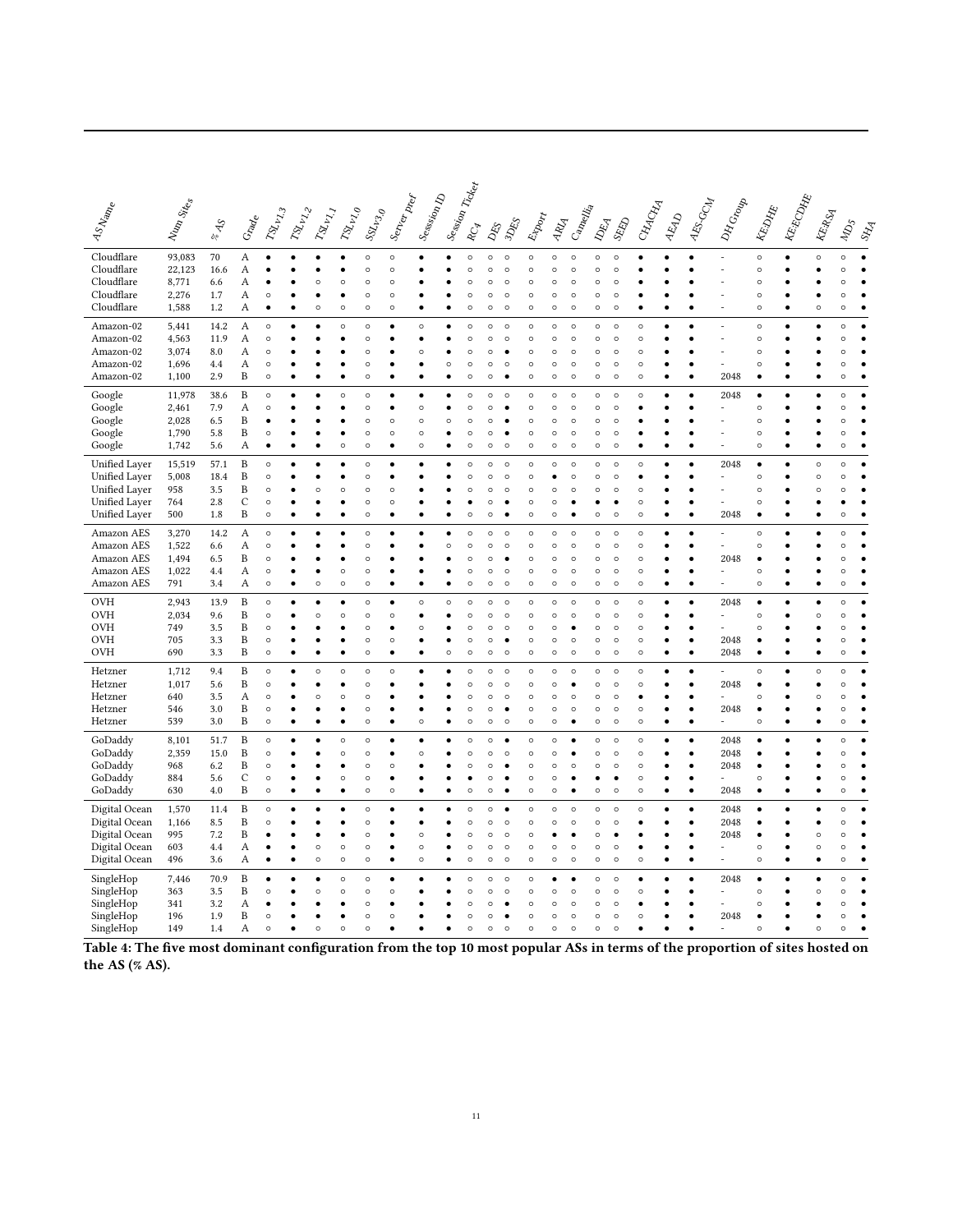|                                          |              |              | Tranco Top 1 Million |              |                  |              | Certificate Transparency Sample |              |              |              |
|------------------------------------------|--------------|--------------|----------------------|--------------|------------------|--------------|---------------------------------|--------------|--------------|--------------|
| TLS Configuration                        | All          | Apache       | Nginx                | <b>IIS</b>   | Other            | All          | Apache                          | Nginx        | <b>IIS</b>   | Other        |
| Version Support                          |              |              |                      |              |                  |              |                                 |              |              |              |
| TLS v13                                  | 0.28         | 0.04         | 0.15                 | 0.01         | 0.23             | 0.12         | 0.02                            | 0.11         | 0.01         | 0.21         |
| TLS v12                                  | 0.99         | 0.99         | 0.99                 | 0.91         | 0.99             | 0.99         | $\mathbf{1}$                    | $\mathbf{1}$ | 0.86         | $\mathbf{1}$ |
| TLS v11                                  | 0.81         | 0.78         | 0.85                 | 0.75         | 0.7              | 0.75         | 0.74                            | 0.87         | 0.78         | 0.69         |
| TLS v10                                  | 0.68         | 0.64         | 0.64                 | 0.76         | 0.53             | 0.68         | 0.67                            | 0.71         | 0.88         | 0.62         |
| SSL v30                                  | 0.04         | 0.01         | 0.03                 | 0.21         | 0.02             | 0.02         | 0.01                            | 0.01         | 0.29         | 0.01         |
| SSL v20                                  | 0.01         | $\mathbf{0}$ | $\mathbf{0}$         | 0.06         | $\mathbf{0}$     | $\mathbf{0}$ | $\mathbf{0}$                    | $\mathbf{0}$ | 0.11         | $\mathbf{0}$ |
| HTTP/2                                   | 0.57         | 0.26         | 0.66                 | 0.23         | 0.63             | 0.56         | 0.42                            | 0.75         | 0.24         | 0.64         |
| Compression                              |              |              |                      |              |                  |              |                                 |              |              |              |
| TLS compression                          | $\mathbf{0}$ | $\mathbf{0}$ | $\mathbf{0}$         | $\mathbf{0}$ | $\mathbf{0}$     | $\mathbf{0}$ | $\mathbf{0}$                    | $\mathbf{0}$ | $\mathbf{0}$ | $\mathbf{0}$ |
| HTTPS compression gzip                   | 0.42         | 0.38         | 0.48                 | 0.29         | 0.36             | 0.5          | 0.47                            | 0.51         | 0.36         | 0.57         |
| HTTP2 compression gzip                   | 0.28         | 0.14         | 0.32                 | 0.06         | 0.27             | 0.3          | 0.23                            | 0.38         | 0.08         | 0.37         |
| Extensions                               |              |              |                      |              |                  |              |                                 |              |              |              |
| server name                              | 0.61         | 0.89         | 0.86                 | 0.45         | 0.52             | 0.75         | 0.97                            | 0.88         | 0.47         | 0.44         |
| status request                           | 0.41         | 0.30         | 0.19                 | 0.45         | 0.36             | 0.42         | 0.42                            | 0.13         | 0.4          | 0.53         |
| signed certificate timestamp             | $\mathbf{0}$ | $\mathbf{0}$ | $\mathbf{0}$         | $\mathbf{0}$ | $\mathbf{0}$     | $\mathbf{0}$ | $\mathbf{0}$                    | $\mathbf{0}$ | $\mathbf{0}$ | $\mathbf{0}$ |
| heartbeat                                | 0.45         | 0.84         | 0.6                  | 0.03         | 0.24             | 0.65         | 0.93                            | 0.57         | 0.03         | 0.38         |
| extended master secret                   | 0.45         | 0.09         | 0.32                 | 0.84         | 0.51             | 0.28         | 0.05                            | 0.39         | 0.85         | 0.47         |
| session ticket                           | 0.83         | 0.89         | 0.87                 | 0.06         | 0.73             | 0.88         | 0.94                            | 0.83         | 0.06         | 0.87         |
| renegotiation info                       | 0.99         | 0.99         | $\mathbf{1}$         | 0.99         | 0.99             | 0.99         | 0.99                            | $\mathbf{1}$ | 0.99         | 0.99         |
| server preference support                | 0.63         | 0.59         | 0.91                 | 0.99         | 0.9              | 0.67         | 0.54                            | 0.93         | 0.98         | 0.77         |
| session id resumption                    | 0.82         | 0.91         | 0.68                 | 0.86         | 0.64             | 0.83         | 0.95                            | 0.73         | 0.9          | 0.69         |
| alpn                                     | 0.77         | 0.07         | 0.81                 | 0.26         | 0.78             | 0.88         | 0.89                            | 0.9          | 0.27         | 0.88         |
| Ciphers                                  |              |              |                      |              |                  |              |                                 |              |              |              |
| RC4                                      | 0.08         | 0.14         | 0.01                 | 0.41         | 0.06             | 0.08         | 0.08                            | 0.01         | 0.57         | 0.09         |
| <b>DES</b>                               | $\mathbf{0}$ | 0.01         | 0                    | 0.01         | $\mathbf{0}$     | $\mathbf{0}$ | $\mathbf{0}$                    | $\mathbf{0}$ | 0.01         | $\mathbf{0}$ |
| 3DES                                     | 0.30         | 0.43         | 0.24                 | 0.67         | 0.35             | 0.32         | 0.31                            | 0.26         | 0.78         | 0.37         |
| <b>EXPORT</b>                            | $\mathbf{0}$ | $\bf{0}$     | 0                    | $\bf{0}$     | $\boldsymbol{0}$ | $\mathbf{0}$ | $\mathbf{0}$                    | $\mathbf{0}$ | $\mathbf{0}$ | $\mathbf{0}$ |
| <b>SEED</b>                              | 0.07         | 0.15         | 0.03                 | 0.01         | 0.05             | 0.07         | 0.1                             | 0.02         | 0.01         | 0.07         |
| CAMELLIA                                 | 0.29         | 0.43         | 0.46                 | 0.04         | 0.25             | 0.27         | 0.26                            | 0.41         | 0.03         | 0.24         |
| ARIA                                     | 0.05         | 0.02         | 0.15                 | $\bf{0}$     | 0.01             | 0.05         | 0.01                            | 0.24         | $\mathbf{0}$ | 0.01         |
| <b>IDEA</b>                              | 0.04         | 0.11         | 0.01                 | $\bf{0}$     | 0.04             | 0.06         | 0.08                            | 0.01         | 0.01         | 0.06         |
| <b>AES</b>                               | 1            | $\mathbf{1}$ | $\mathbf{1}$         | $\mathbf{1}$ | 1                | 1            | $\mathbf{1}$                    | $\mathbf{1}$ | $\mathbf{1}$ | $\mathbf{1}$ |
| MD <sub>5</sub>                          | 0.07         | 0.11         | 0.01                 | 0.4          | 0.06             | 0.07         | 0.07                            | 0.01         | 0.56         | 0.06         |
| SHA1                                     | 0.94         | 0.86         | 0.96                 | 0.99         | 0.96             | 0.87         | 0.79                            | 0.96         | 0.99         | 0.87         |
| SHA <sub>2</sub>                         | 1.0          | 1.0          | 1.0                  | 1.0          | 1.0              | 1.0          | 1.0                             | 1.0          | 1.0          | 1.0          |
| Curves                                   |              |              |                      |              |                  |              |                                 |              |              |              |
| sect283k1/r1/s                           | 0.25         | 0.51         | 0.26                 | 0.02         | 0.16             | 0.53         | 0.8                             | 0.29         | 0.01         | 0.33         |
| sect409k1/r1/s                           | 0.25         | 0.51         | 0.26                 | 0.02         | 0.16             | 0.53         | 0.8                             | 0.29         | 0.01         | 0.33         |
| sect571k1/r1/s                           | 0.25         | 0.51         | 0.26                 | 0.02         | 0.16             | 0.53         | 0.8                             | 0.29         | 0.01         | 0.33         |
| quad $\frac{\text{secp224r1}}{\text{s}}$ | 0.21         | 0.01         | 0.01                 | 0.02         | 0.03             | 0.03         | $\mathbf{0}$                    | $\mathbf{0}$ | 0.01         | 0.01         |
| secp256k1                                | 0.31         | 0.59         | 0.38                 | 0.03         | 0.19             | 0.56         | 0.82                            | 0.39         | 0.02         | 0.34         |
| secp256r1                                | 0.96         | 0.97         | 0.9                  | 0.97         | 0.98             | 0.97         | 0.99                            | 0.91         | 0.98         | 0.98         |
| secp256s                                 | 0.31         | 0.59         | 0.38                 | 0.03         | 0.19             | 0.56         | 0.82                            | 0.39         | 0.02         | 0.34         |
| secp384r1                                | 0.80         | 0.71         | 0.75                 | 0.93         | 0.8              | 0.86         | 0.87                            | 0.82         | 0.9          | 0.86         |
| secp521r1                                | 0.66         | 0.68         | 0.63                 | 0.26         | 0.43             | 0.73         | 0.86                            | 0.71         | 0.17         | 0.54         |
| brainpool 256r1, 384r1, 512r1            | 0.25         | 0.51         | 0.26                 | 0.02         | 0.16             | 0.53         | 0.8                             | 0.3          | 0.01         | 0.33         |
| x25519                                   | 0.39         | 0.08         | 0.28                 | 0.21         | 0.47             | 0.27         | 0.04                            | 0.35         | 0.21         | 0.52         |
| x448                                     | 0.08         | 0.05         | 0.16                 | 0.01         | 0.12             | 0.08         | 0.03                            | 0.27         | $\mathbf{0}$ | 0.06         |
| Key Exchange                             |              |              |                      |              |                  |              |                                 |              |              |              |
| RSA                                      | 0.68         | 0.71         | 0.78                 | 0.95         | 0.81             | 0.56         | 0.48                            | 0.65         | 0.96         | 0.64         |
| DHE                                      | 0.44         | 0.71         | 0.54                 | 0.49         | 0.31             | 0.55         | 0.7                             | 0.58         | 0.54         | 0.35         |
| <b>ECHDE</b>                             | 0.99         | 0.97         | 0.99                 | 0.98         | 0.99             | 0.99         | 0.99                            | $\mathbf{1}$ | 0.98         | 1            |
| Common DH group                          | 0.32         | 0.66         | 0.23                 | 0.46         | 0.18             | 0.46         | 0.68                            | 0.25         | 0.51         | 0.29         |
| DH group size 0-1024                     | $\mathbf{0}$ | $\mathbf{0}$ | $\mathbf{0}$         | $\mathbf{0}$ | $\mathbf{0}$     | $\theta$     | $\mathbf{0}$                    | $\mathbf{0}$ | $\mathbf{0}$ | $\mathbf{0}$ |
| DH group size 1024-2048                  | 0.05         | 0.03         | 0.07                 | 0.3          | 0.05             | 0.02         | 0.01                            | 0.03         | 0.36         | 0.01         |
| DH group size 2048+                      | 0.39         | 0.67         | 0.47                 | 0.2          | 0.27             | 0.53         | 0.69                            | 0.54         | 0.17         | 0.34         |
|                                          |              |              |                      |              |                  |              |                                 |              |              |              |

Table 5: Support for select TLS configuration components by server. Each value represents the proportion of domains in each server within Tranco and CT, respectively.